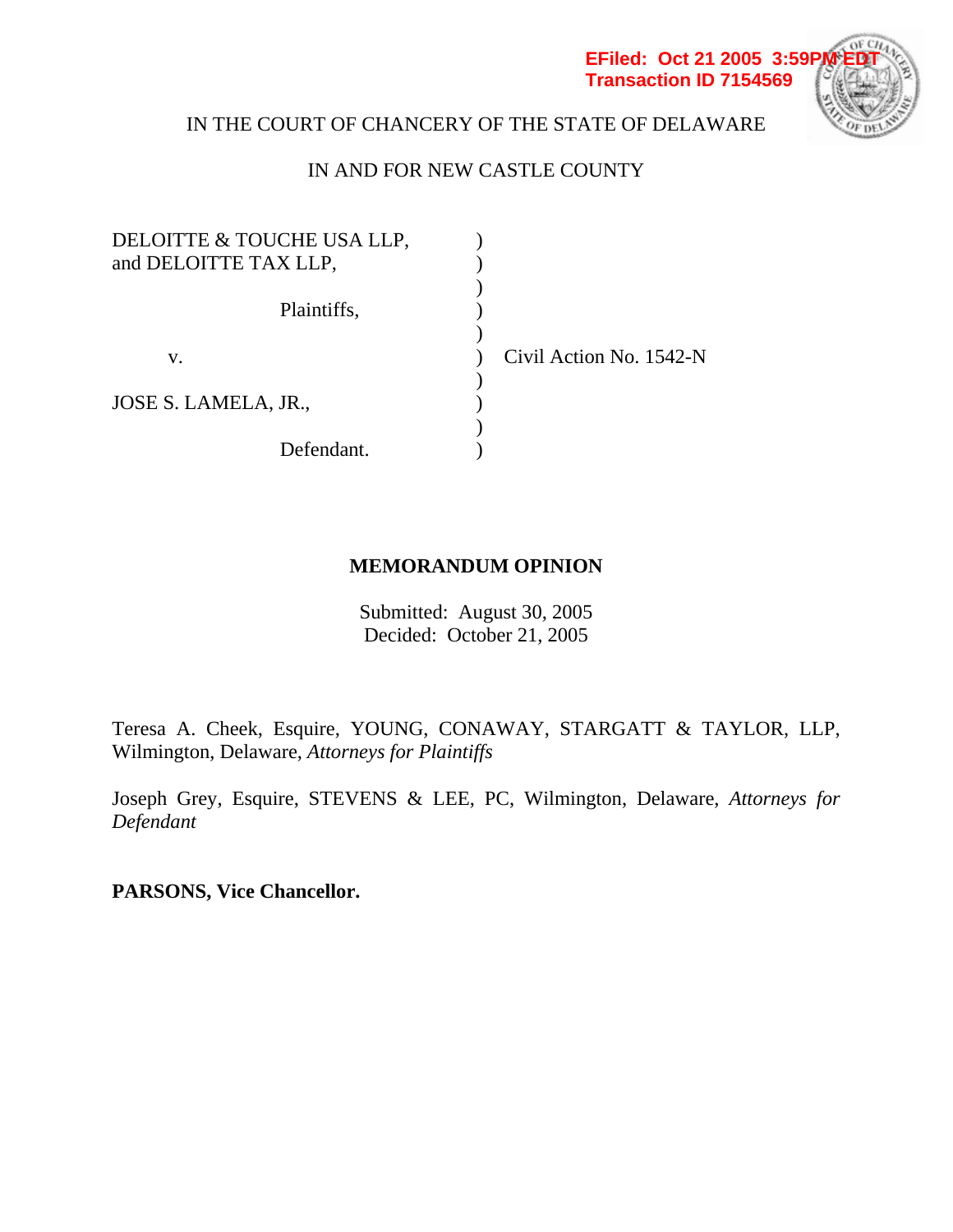Deloitte & Touche USA LLP and Deloitte Tax LLP (collectively "Plaintiffs" or "Deloitte") seek a preliminary injunction against Defendant Jose Lamela, Jr. to prevent him from soliciting any current, former, or prospective clients that he had contact with while employed by Deloitte. On August 9, 2005, I granted with modifications Plaintiffs' proposed temporary restraining order. Subsequently, on August 12, 2005, I denied Lamela's motion to vacate the temporary restraining order as it relates to contacts with clients.<sup>1</sup> Plaintiffs now seek a preliminary injunction enforcing their rights under the noncompetition agreement they entered into with Lamela. The Court heard argument on this motion on August 30, 2005, and received supplemental submissions from both sides thereafter. For the reasons stated below, Plaintiffs' motion for a preliminary injunction is granted in part and denied in part.

### **I. FACTS**

Lamela primarily works as a financial consultant advising clients on multistate tax matters. This highly sophisticated practice serves companies which conduct business in 45 states that impose income, sales, use and other taxes.<sup>2</sup> These laws are extremely complex and vary from state to state. Persons in the multistate tax practice provide advice to clients with multi-jurisdictional businesses concerning the complex network of

 $\overline{a}$ 1 I granted Lamela's motion to vacate the TRO to the extent it prohibited contacts with employees of Deloitte. The pending motion for a preliminary injunction relates only to solicitations of current, former or prospective clients of Deloitte, not of employees.

<sup>2</sup> Affidavit of Phillip M. Brunson, Deloitte's South East Region Tax Managing Partner, ("Brunson Aff.") ¶ 31.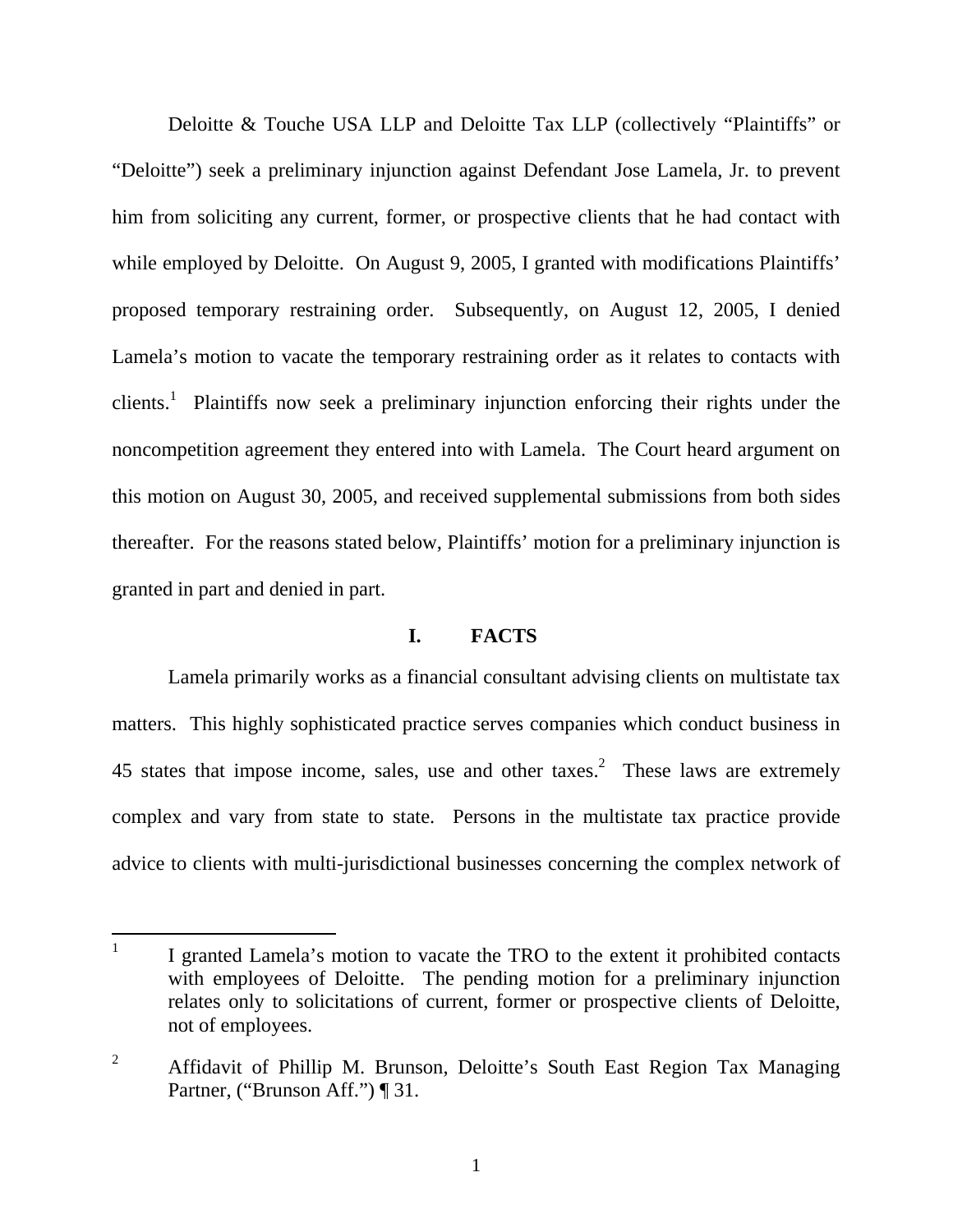state tax laws and the impact on their tax liability in the various states of the manner in which they conduct business. $3$ 

Lamela began his career as a tax consultant at Arthur Andersen. While there, Lamela had contacts with numerous clients who eventually followed him to Deloitte. None of these clients, however, originated with Lamela; $<sup>4</sup>$  instead, they were pre-existing</sup> clients of Arthur Anderson.

In May 2002, Deloitte admitted into their partnerships or hired a number of former tax partners, principals, directors and employees of Arthur Andersen, including Lamela. Deloitte hired a total of approximately 200 partners, principals and directors and approximately 2,000 employees of Arthur Andersen, all of whom were subject to postresignation restrictive covenants relating to Arthur Andersen's personnel and clients.<sup>5</sup>

Around that same time Deloitte paid Arthur Andersen tens of millions of dollars to enable Lamela, among others, to join Deloitte without the restrictions imposed by the restrictive covenants they had with Arthur Andersen.<sup>6</sup> In particular, the Deloitte/Arthur Andersen agreement released the group from their noncompetition agreements and allowed Deloitte to obtain certain licenses for intellectual property.<sup>7</sup> The agreement

 $\overline{3}$ <sup>3</sup> *Id*.

<sup>4</sup> Lamela Dep. at 89-90. Citations in this form are to the deposition of the witness whose surname is indicated.

<sup>5</sup> Affidavit of Chet Wood, Chairman and Chief Executive Officer of Deloitte Tax LLP, ("Wood Aff.") Ex. A; Wood Aff. ¶ 4.

<sup>6</sup> Wood Dep. at 8-11.

 $^7$  *Id.*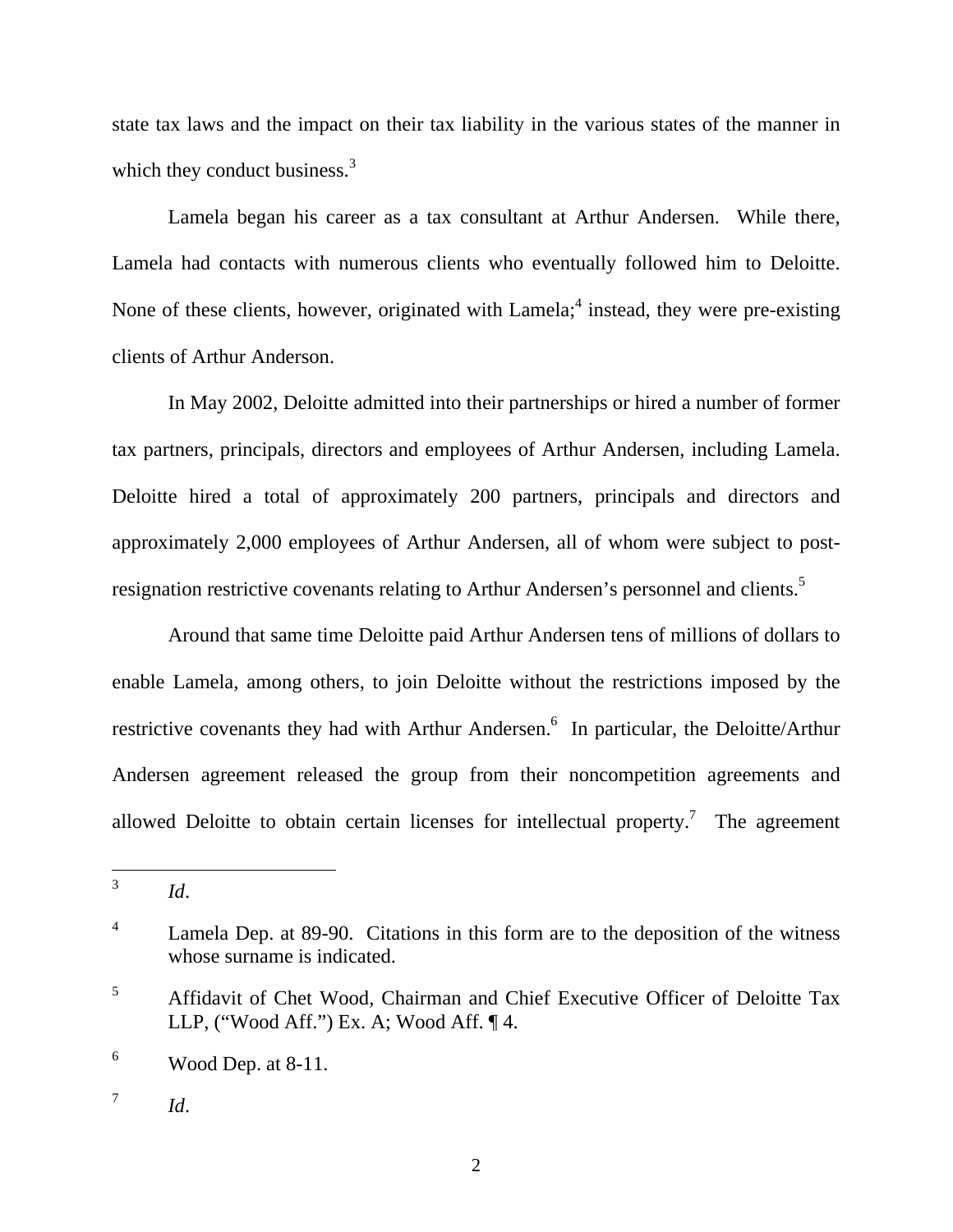expressly did not include the purchase of any relationships, goodwill or book of business so that Deloitte could avoid any claim of successor liability. $8$  Still, Deloitte's actions demonstrate a plan to attract the business of former Arthur Andersen customers by having them follow the former Arthur Andersen employees that Deloitte hired. Consistent with that plan, before Deloitte entered into the agreement with Arthur Andersen, Deloitte personnel conferred with individual Andersen partners about the nature, identity, and anticipated revenue from their clients.<sup>9</sup> Ultimately, approximately 80% of the clients served by the former Arthur Andersen tax partners followed them to Deloitte.<sup>10</sup>

Around the time he joined Deloitte, Lamela signed a partnership agreement with them that contained post-resignation restrictive covenants. In that agreement, Lamela agreed to the following restrictions:

> Each Party shall keep secret and confidential and shall not disclose to others, except to Active Parties, professional staff and other employees (in each case who need to know), except to others in the proper conduct of the business of the Partnership and except as required by law, the names of any clients of the Partnership or a Connected Entity, information regarding the services rendered to any such clients or the financial, business or other affairs of such clients, financial or other information relating to the past, present or projected operations of the Partnership or a Connected Entity, information relating to the past, present or future plans of the

 $\,8\,$ <sup>8</sup> *Id*. at 15-16, 32.

<sup>&</sup>lt;sup>9</sup> *Id.* at 34-35; Brunson Dep. at 83.

<sup>&</sup>lt;sup>10</sup> Clavero Dep. at 25-26. Cesar Clavero was Deloitte's South Florida Tax Managing Partner.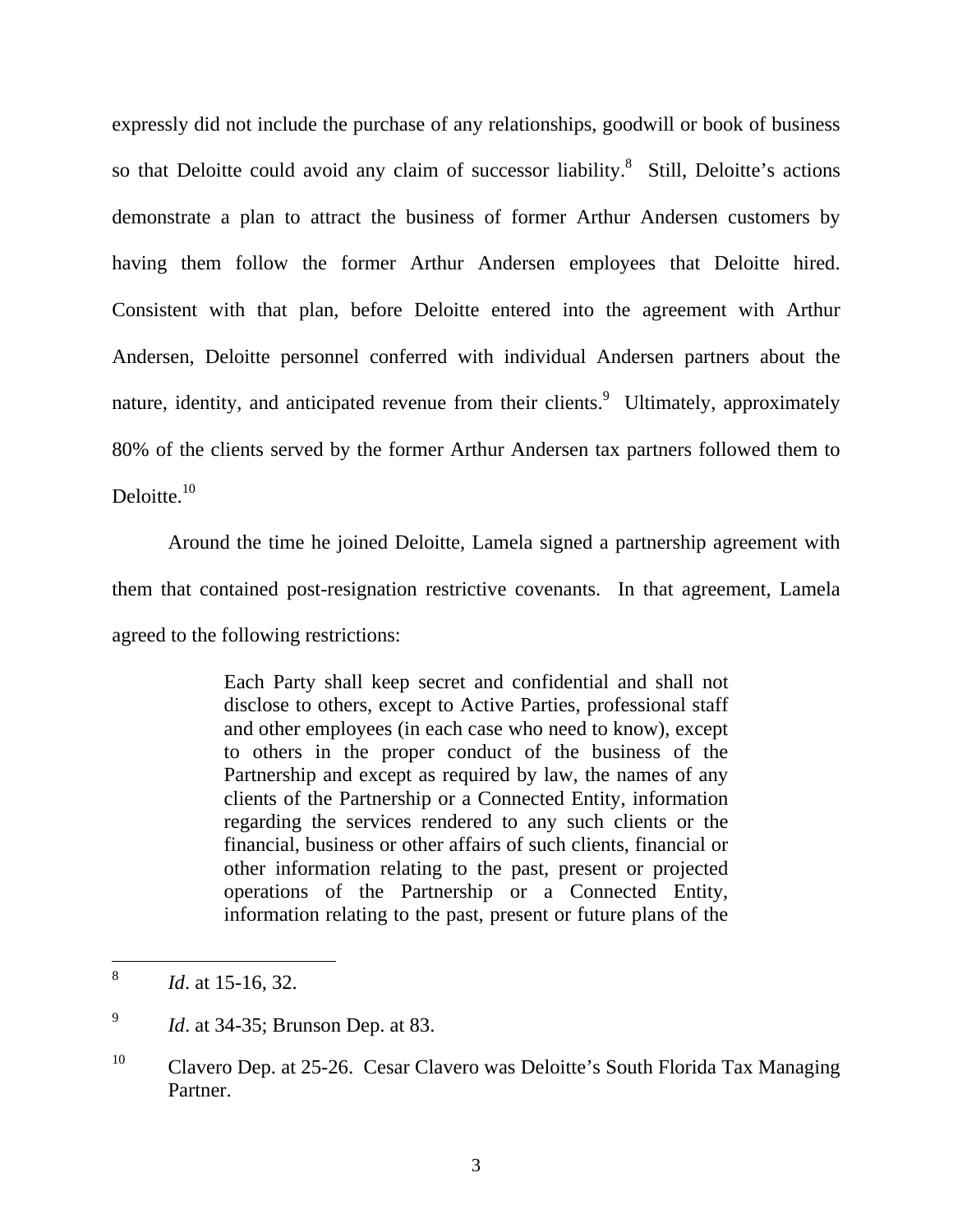Partnership or a Connected Entity, trade secrets and information relating to technical and non-technical systems, methodologies, services, products, client development information, programs, procedures, policies and practices utilized by the Partnership or a Connected Entity; provided that the foregoing shall not restrict the use of information which is in the public domain other than as a result of a breach of this or any similar confidentiality covenant for the benefit of the Partnership or a Connected Entity. Each Party acknowledges and agrees that all manuals, training materials, technical materials, product and service information and other technical materials prepared by or for the Partnership or a Connected Entity and all directories, client files and records used in connection with the management and operation of the Partnership or a Connected Entity, in whatever form, are the proprietary property of the Partnership or a Connected Entity. Upon severing association with the Partnership, no Active Party shall retain or remove from the control of the Partnership, without the express written consent of the US Chief Executive Officer or the US Chief Executive Officer's designee, any of such proprietary property or other information described in this 9.04 and such Party shall return promptly to the Partnership any such proprietary property or other information so retained or removed.<sup>11</sup>

A Party not eligible to receive payments under Article 6 (including any person, firm, corporation or other entity with which such Party is associated) shall not, prior to or for a period of two years following severance of such Party's association with the Partnership, directly or indirectly solicit, assist others in obtaining as a client or accept an engagement to perform or perform any professional services (as defined in  $9.061c$ ,<sup>12</sup> other than on behalf of the Partnership or a Continuing Connected Entity, for any person, firm, corporation or other entity (a) for whom such Party (in any

 $11$ Brunson Aff. Ex. A  $\S$  9.04.

<sup>&</sup>lt;sup>12</sup> The agreement defines "professional services" as services which "include public accountancy, auditing, tax, management consulting or advisory, systems, expert testimony, litigation support, budget, actuarial and other services performed by the Partnership or a Connected Entity." *Id.* ¶ 9.061(c).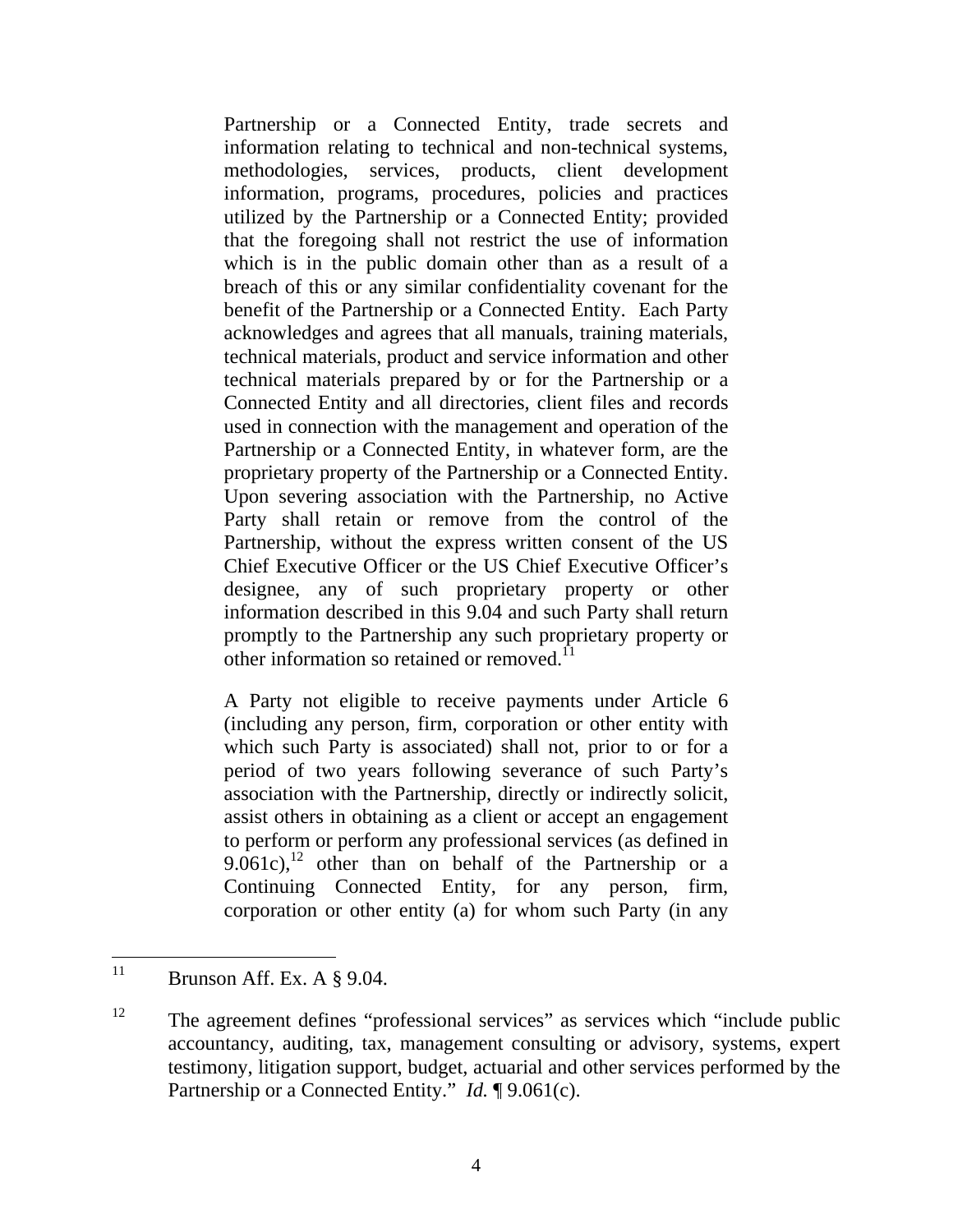capacity on behalf of the Partnership or a Connected Entity) or any office of the Partnership or a Connected Entity located within seventy-five miles of any office with which such Party has been associated (including such associated office) has performed any professional services or maintained a client relationship on behalf of the Partnership or a Connected Entity during the three years prior to such severance of association or (b) with whom any such office, to the knowledge of such Party, is negotiating or proposing for the provision of any professional service at the time of such severance of association.<sup>13</sup>

In addition, Lamela acknowledged that as a result of "the uncertainty and difficulty in ascertaining damages resulting to the Partnership from any breach or violation" of the restrictive covenants, Deloitte could specifically enforce the restrictive covenants by injunction or other similar remedies.<sup>14</sup> The agreement further provides that it is governed by the laws of the jurisdiction of the Deloitte office where Lamela worked, i.e., Florida.<sup>15</sup> It also contains a forum selection clause which specifies that Delaware courts will hear any disputes arising out of the agreement.<sup>16</sup>

After working at Deloitte for three years Lamela resigned on June 17, 2005. When Lamela left Deloitte he took his three-ring binder, which contained all the business cards he had collected since he began his career, with him to Alvarez and Marsal, Tax Advisory Services, LLC  $("A&M")$ .<sup>17</sup> Specifically, the binder contains contact

<sup>13</sup> <sup>13</sup> *Id*. § 9.061(a).

 $14$  *Id.* § 9.07.

 $15$  *Id.* § 14.02.

 $16$  *Id.* § 14.04.

<sup>&</sup>lt;sup>17</sup> Lamela Dep. at 54.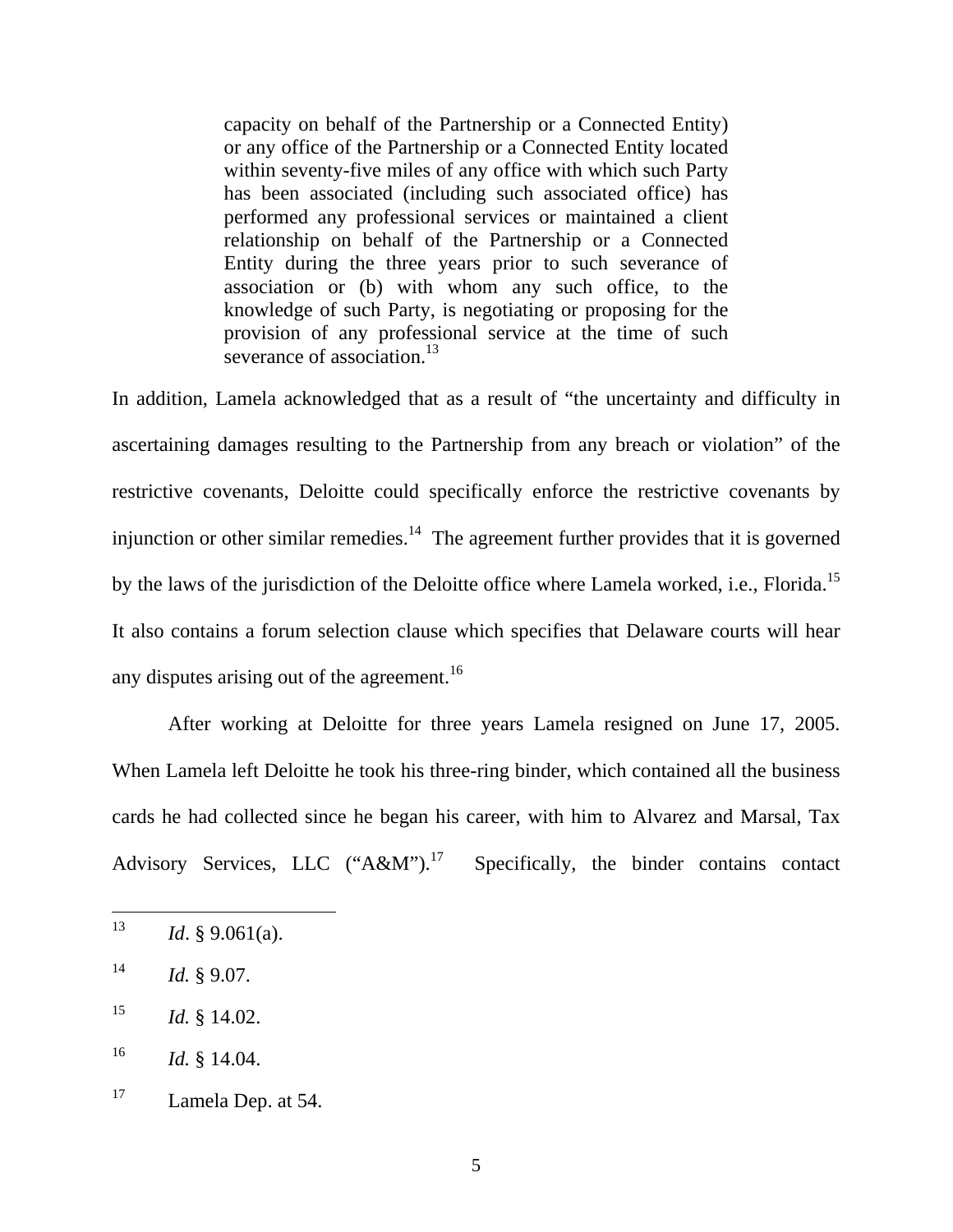information for all clients Lamela served at Deloitte and Arthur Andersen, as well as his personal friends.18 Lamela used this binder to create a Microsoft Outlook computerized client list at Deloitte (the "Deloitte Contact List").<sup>19</sup> After leaving Deloitte, Lamela used the same binder to create a Microsoft Outlook computerized client contact list at A&M (the "A&M Contact List"). $^{20}$ 

On July 5, 2005, Lamela sent a mass e-mail to the A&M Contact List.<sup>21</sup> The email informed the recipients that Lamela had joined A&M and provided his new contact information. Subsequently, Lamela solicited a number of the email recipients that Deloitte claims are its clients by means of additional emails, phone calls and personal visits. For example, in late June, Lamela called Jeff Pfaeffli of AutoNation, a client of Deloitte, to solicit AutoNation to become an A&M client.<sup>22</sup> Later, at a July 18, 2005 lunch meeting, Lamela and his colleagues discussed with representatives of AutoNation the tax issues it faced and the services offered by A&M. Lamela asked AutoNation's representatives how he and A&M could start providing tax services to them.<sup>23</sup>

- <sup>20</sup> *Id*. at 54.
- <sup>21</sup> *Id.* at 67.
- <sup>22</sup> *Id.* at 68-69.
- <sup>23</sup> *Id*. at 69.

<sup>18</sup> *Id.* at 46.

<sup>19</sup> *Id*. at 52.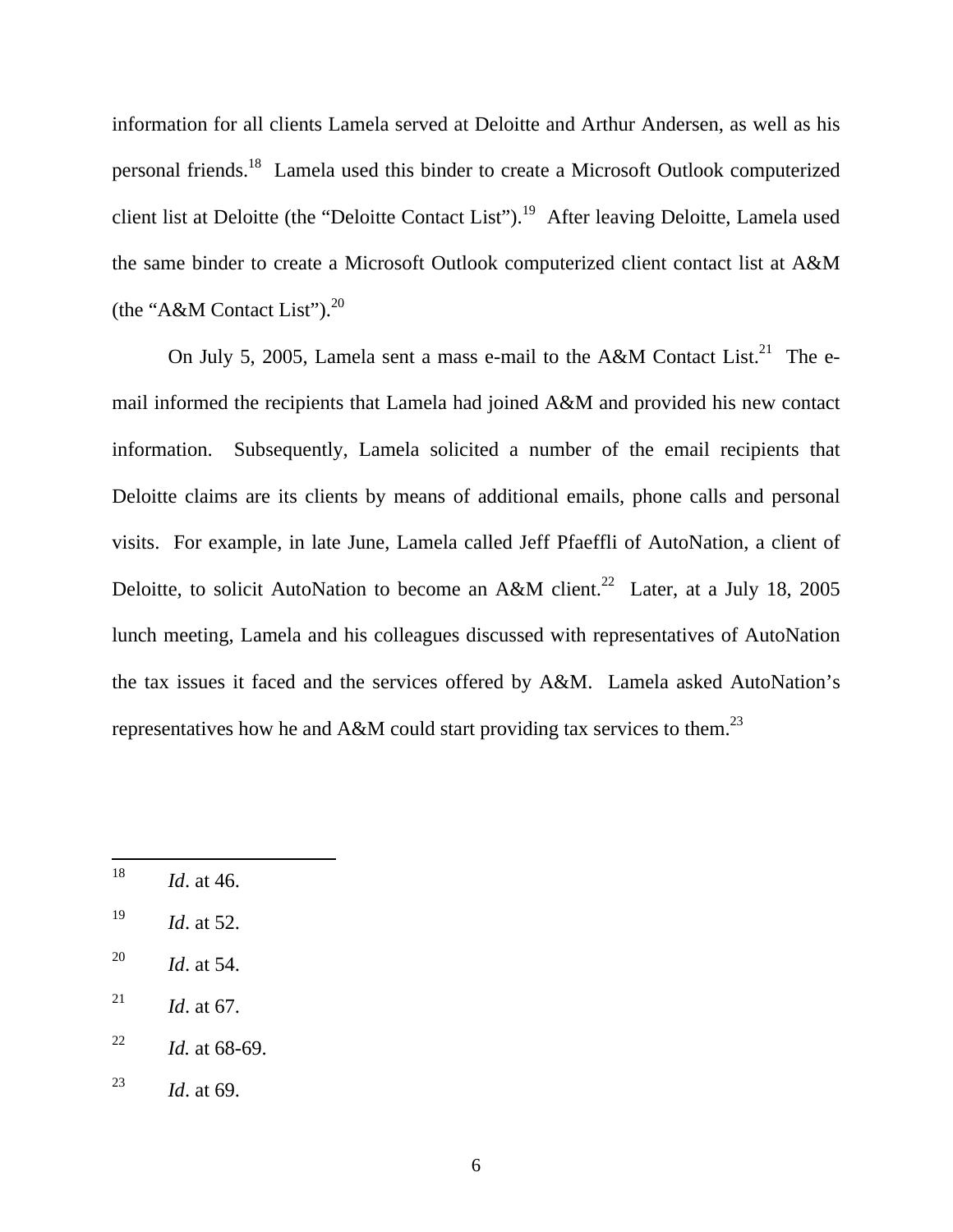Lamela also contacted Bacardi, another Deloitte client.<sup>24</sup> At a dinner with two Bacardi representatives in late June 2005 Lamela explained A&M's business model and discussed Bacardi's tax situation.25 He also stated that "A&M would like to service Bacardi in the tax area."26

As of August 29, 2005, Lamela had contacted 13 additional companies that Deloitte asserts are its clients or companies to which it has made proposals. $27$ Furthermore, Lamela admitted that after joining A&M he performed professional tax services for Ryder Systems, Burger King Corporation and Andrx Corporation, all of which are Deloitte clients.<sup>28</sup> Lamela also testified that he believes he can contact at least 23 other purported Deloitte clients without violating his noncompetition agreement.<sup>29</sup> For example, Lamela contends that he can serve companies for which Deloitte performs audit services because the Sarbanes-Oxley Act ("Sarbanes-Oxley") bars Deloitte from

 $\overline{a}$ 

<sup>24</sup> *Id*. at 71.

<sup>&</sup>lt;sup>25</sup> *Id.* at 81-82; Diaz Dep. at 49-50, 64-71; Lowe Dep. at 52. Benjamin Diaz, III, is a former tax consultant in Deloitte's South Florida Multistate Tax Practice and a current employee of A&M. Robert N. Lowe, Jr., is the Chief Executive Officer of  $A\&M$ .

<sup>&</sup>lt;sup>26</sup> Diaz Dep. at 49-50, 64-71; Lowe Dep. at 52.

<sup>&</sup>lt;sup>27</sup> Because Deloitte contends the identities of those 13 companies are part of its confidential information, they are listed in Confidential Appendix A to this Memorandum Opinion.

 $28$  Lamela Dep. at 149-50.

<sup>29</sup> *See* Confidential App. B hereto for a list of such companies.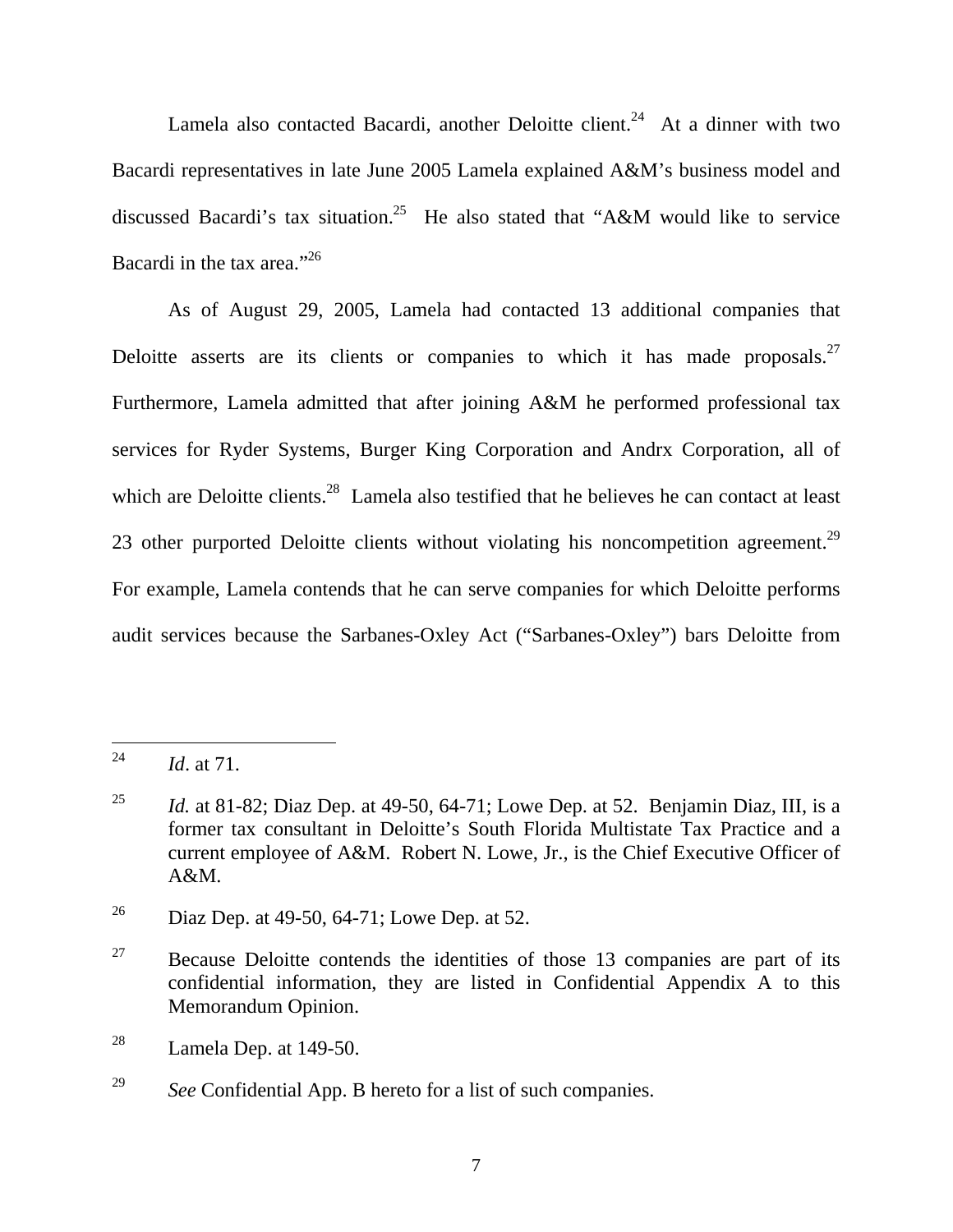also providing nonaudit services for those clients.<sup>30</sup> Deloitte disagrees, however, and asserts that it can perform consulting work for all of the clients Lamela served at the time of his resignation.31 Moreover, at their depositions, neither Lamela, Diaz nor Lowe could identify a single client of Deloitte's multistate tax practice that Deloitte can no longer serve because of an actual conflict under Sarbanes-Oxley. In addition, according to Deloitte even if Sarbanes-Oxley were to prevent it from doing both certain tax and audit work for a particular client, Deloitte and the client involved would have the option of having Deloitte provide either tax or audit services. Deloitte argues that Lamela has no right to usurp that decision.

On August 9, 2005 I entered a temporary restraining order that, using language drawn from the post-resignation restrictive covenants in the Lamela/Deloitte partnership agreement, enjoined Lamela from:

> (a) directly or indirectly, alone or in concert with others, soliciting or inducing any partner, principal, employee or agent of any of the Deloitte U.S. Entities or a Connected Entity to leave the Deloitte U.S. Entities or a Connected Entity; (b) directly or indirectly, alone or in concert with

<sup>30</sup> 15 U.S.C.  $\S$  7231. In particular, 15 U.S.C.  $\S$  78j-1 bars accounting firms that provide audit services to a company from also providing them nonaudit services including "1) bookkeeping or other services related to the accounting records or financial statements of the audit client; 2) financial information systems design and implementation; 3) appraisal or valuation services, fairness opinions, or contribution-in-kind reports; 4) actuarial services; 5) internal audit outsourcing services; 6) management functions or human resources; 7) broker or dealer, investment adviser, or investment banking services; 8) legal services and expert services unrelated to the audit; and 9) any other service that the [Public Company Accounting Oversight] Board determines, by regulation, is impermissible."

<sup>31</sup> Brunson Dep. at 96.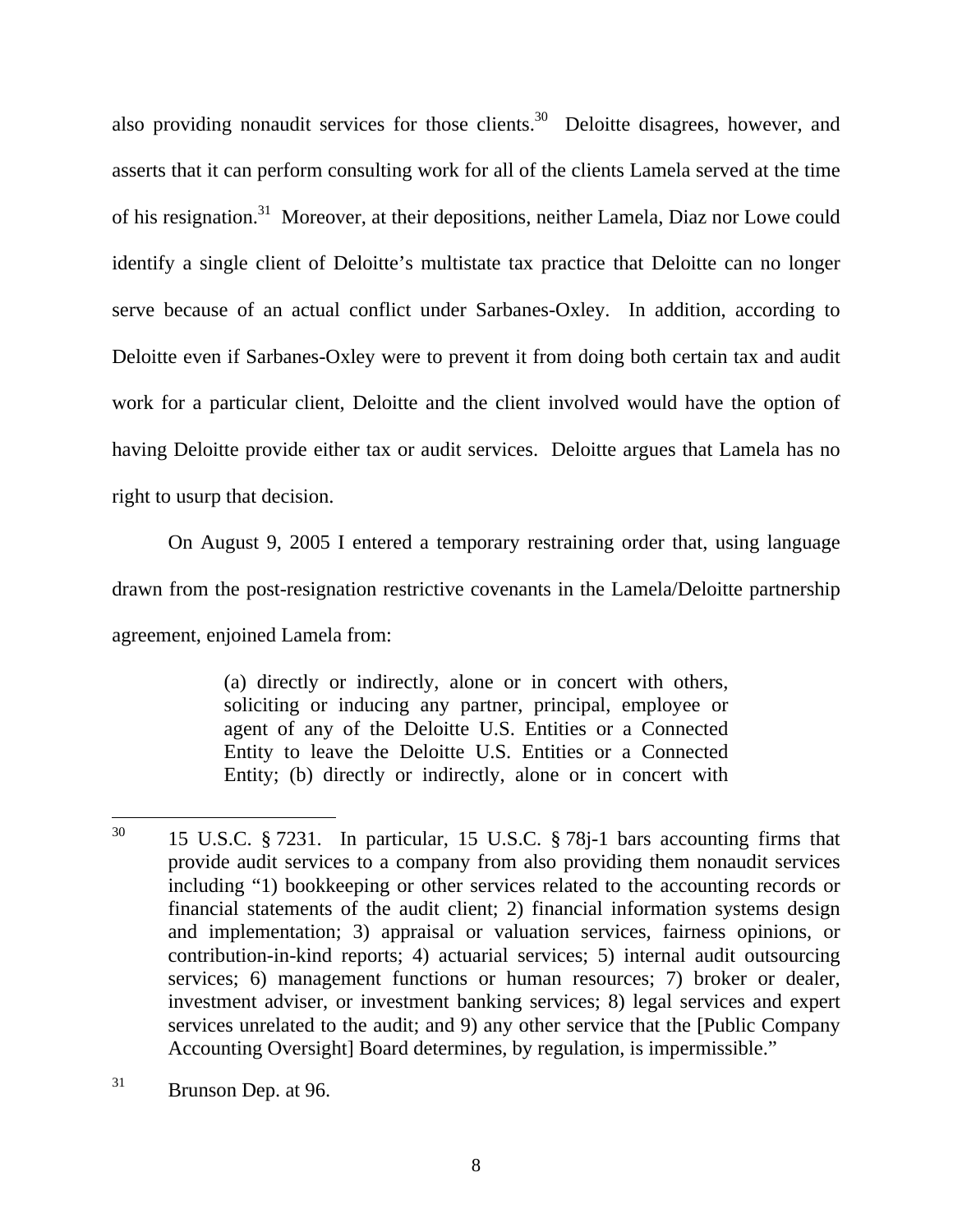others, soliciting, assisting others in obtaining as a client or accepting an engagement to perform or performing any Professional Services for any person, firm, corporation or other entity for whom Lamela (in any capacity on behalf of the Deloitte U.S. Entities or a Connected Entity) or any of the Miami, Fort Lauderdale and Palm Beach, Florida offices of the Deloitte U.S. Entities or a Connected Entity has performed any Professional Services or maintained a client relationship on behalf of the Deloitte U.S. Entities or a Connected Entity from June 17, 2002 through June 17, 2005 and of which person, firm, corporation or entity Lamela has knowledge or reasonably should have knowledge; (c) directly or indirectly, alone or in concert with others, soliciting, assisting others in obtaining as a client or accepting an engagement to perform or performing any Professional Services for any person, firm, corporation or other entity with whom any of the Miami, Fort Lauderdale and West Palm Beach, Florida offices of the Deloitte U.S. Entities or a Connected Entity, to Lamela's knowledge, was negotiating or proposing for the provision of any Professional Service as of June 17, 2005; and (d) alone or in concert with others, using or disclosing to others client information and/or other confidential, proprietary or trade secret-protected information of the Deloitte U.S. Entities or a Connected Entity.

On August 12, 2005, I granted in part and denied in part Lamela's motion to vacate the TRO. Specifically, I vacated the TRO with respect to Lamela's contacting Deloitte employees (subparagraph (a) above), but denied the motion to vacate in all other respects.

At the hearing on Deloitte's motion for a preliminary injunction on August 30, 2005, Lamela argued that no preliminary injunction was necessary and that, in any event, the TRO was too broad. Deloitte tacitly acknowledged the need to identify more specifically the clients and prospective clients it seeks to prohibit Lamela from soliciting or working for in his new position at A&M. Deloitte pointed to three exhibits as encompassing its client list, for which it claimed trade secret protection. Those exhibits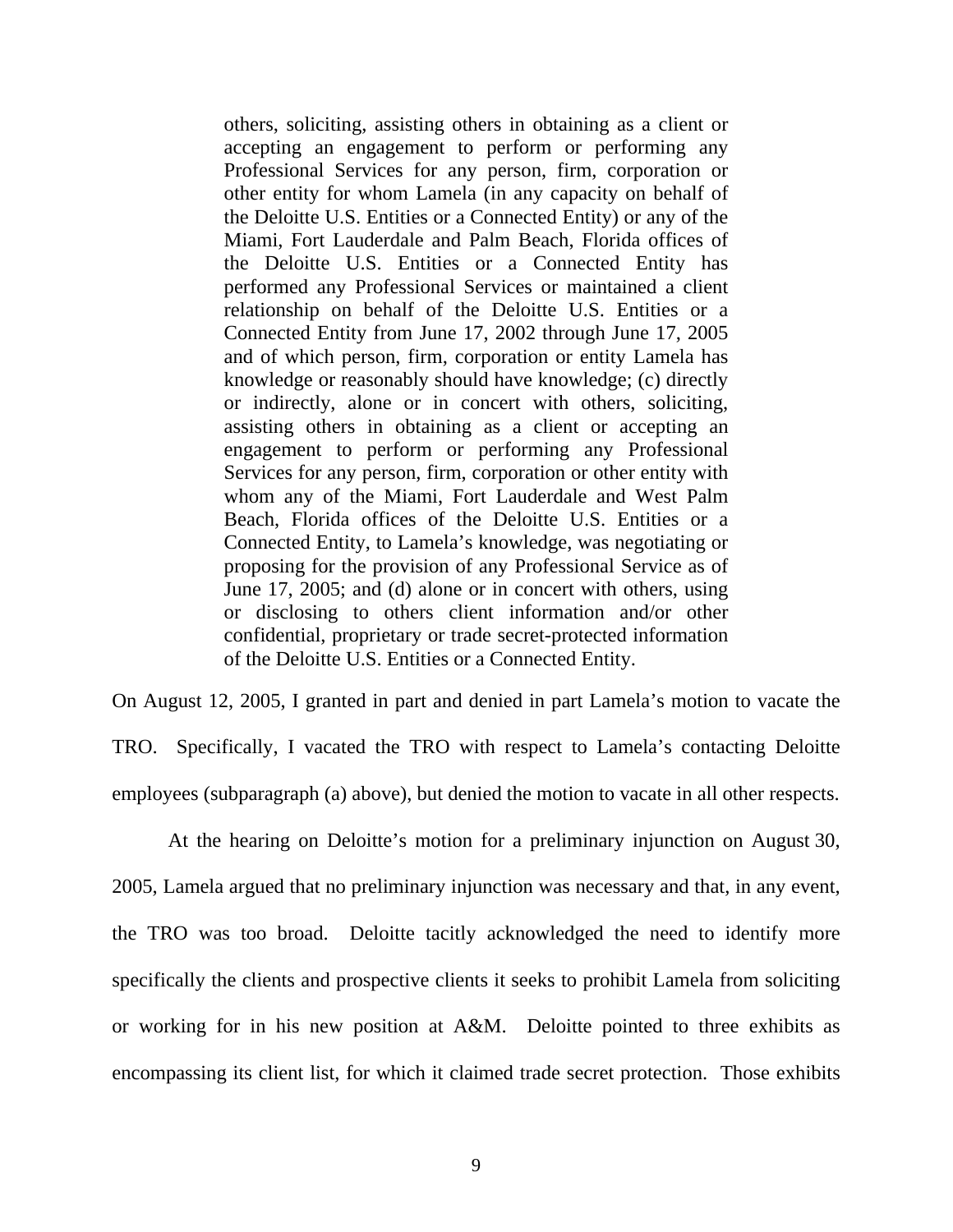are: (1) a list of the clients Lamela serviced in the capacity of partner in charge while he was at Deloitte;  $32$  (2) a list of prospective clients that Lamela worked on or made proposals for new or additional business while at Deloitte;<sup>33</sup> and (3) a subset of the list of persons to which Lamela sent "bcc" emails (the "email list") advising them of his new contact information at  $A\&M^{34}$ . As to Lamela's email list, Deloitte conceded that its client list would include, at most, only those that it serviced while it employed Lamela. Because the exact contours of the Deloitte client list remained in flux the Court requested further submissions from both sides on the appropriate scope of any injunction that might be ordered. Thereafter, the parties filed a number of supplemental submissions on that issue. The final, consolidated client list for which Deloitte seeks protection contains 78 entities.<sup>35</sup>

<sup>32</sup> Brunson Supp. Aff. Ex. A.

<sup>33</sup> Brunson Supp. Aff. Ex. B.

<sup>&</sup>lt;sup>34</sup> PX 1 at the August 30, 2005 hearing. Deloitte notes that Lamela did not produce the email list until after his deposition of August 17, 2005, and shortly before the preliminary injunction hearing.

<sup>35</sup> *See* September 13, 2005 letter from Teresa A. Cheek to Court, Ex. A ("Final Client List").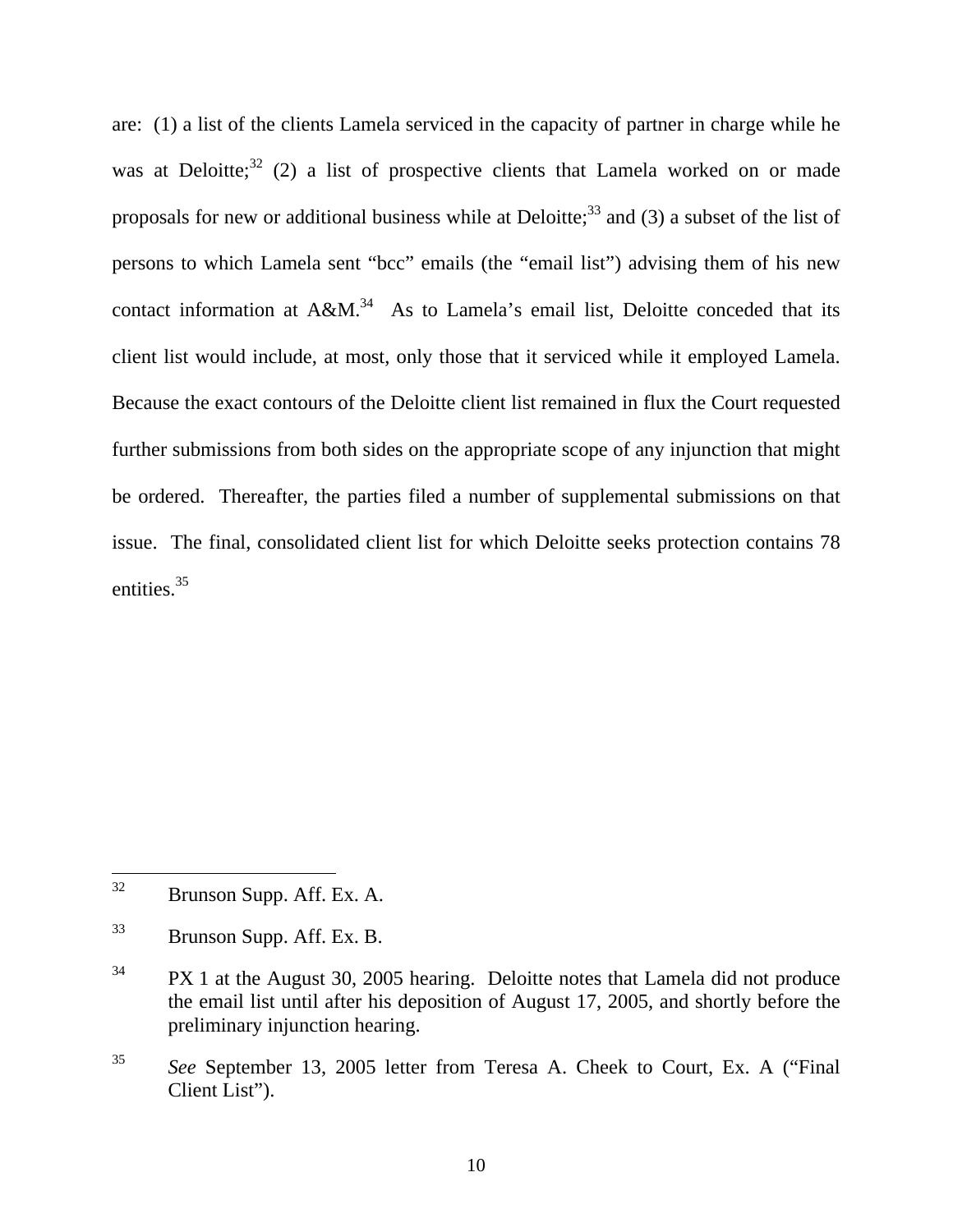#### **II. ANALYSIS**

#### **A. Applicable Standard**

The standard for determining whether to grant a preliminary injunction is procedural and therefore governed by Delaware law.<sup>36</sup> The party seeking a preliminary injunction has the burden of establishing a right to injunctive relief.<sup>37</sup> When seeking a preliminary injunction, the moving party must satisfy the Court that: (1) it has a reasonable probability of success on the merits at a final hearing, (2) it faces an imminent threat of irreparable injury, and (3) the balance of the equities tips in favor of issuance of the requested relief.<sup>38</sup> A preliminary injunction is an extraordinary remedy; therefore, such relief will not be granted "where the remedy sought is excessive in relation to, or unnecessary to prevent, the injury threatened."<sup>39</sup> This "extraordinary remedy . . . is granted only sparingly and only upon a persuasive showing that it is urgently necessary, that it will result in comparatively less harm to the adverse party, and that, in the end, it is unlikely to be shown to have been issued improvidently.<sup>"40</sup>

<sup>36</sup> <sup>36</sup> *Custom Video v. N.A. Video*, 1987 WL 17676, at \*2-3 (Del. Ch. Sept. 25, 1987) (applying Delaware standards for preliminary injunction where New Jersey law governed enforceability of restrictive covenants).

<sup>37</sup> *T. Rowe Price Recovery Fund, L.P. v. Rubin*, 770 A.2d 536, 551 (Del. Ch. 2000).

<sup>38</sup> *Hollinger Inc. v. Hollinger Int'l, Inc.*, 858 A.2d 342, 371 (Del. Ch. 2004).

<sup>39</sup> *Aquila, Inc. v. Quanta Servs., Inc.*, 805 A.2d 196, 202-03 (Del. Ch. 2002) (internal quotations omitted).

<sup>40</sup> *Aquila, Inc.*, 805 A.2d at 203 (internal quotations omitted).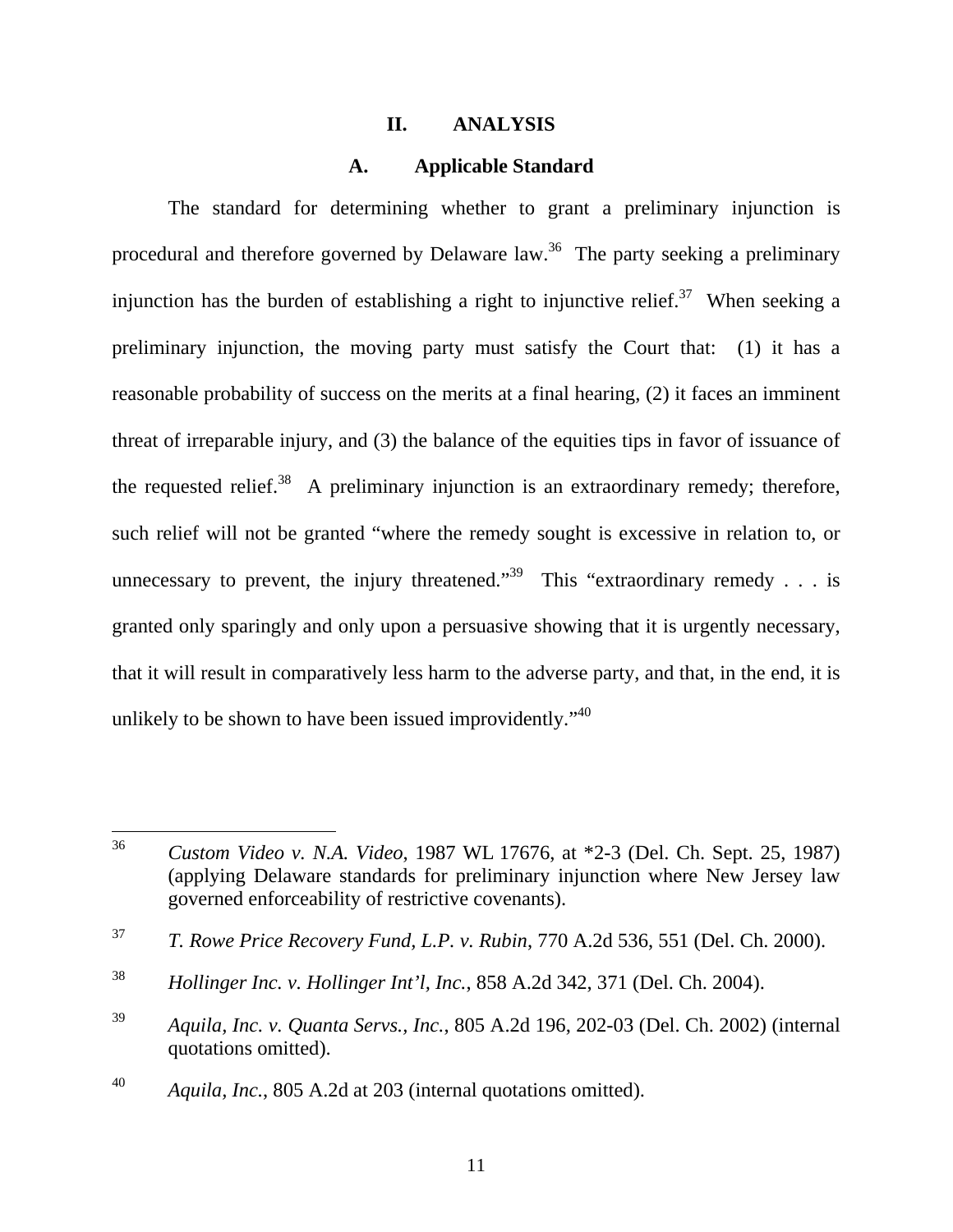## **B. Reasonable Probability of Success on the Merits**

The parties agree that Florida law governs the enforceability of the restrictive covenants at issue.<sup>41</sup> In 1996, the Florida Legislature enacted  $\S$  542.335, which sets forth the governing standards for enforceability of restrictive covenants. Under Florida law, the party seeking to enforce a restrictive covenant must

> plead and prove that the contractually specified restraint is reasonably necessary to protect the legitimate business interest or interests justifying the restriction. If a person seeking enforcement of the restrictive covenant establishes prima facie that the restraint is reasonably necessary, the person opposing enforcement has the burden of establishing that the contractually specified restraint is overbroad, overlong, or otherwise not reasonably necessary to protect the established legitimate business interest or interests. If a contractually specified restraint is overbroad, overlong, or otherwise not reasonably necessary to protect the legitimate business interest or interests, a court shall modify the restraint and grant only the relief reasonably necessary to protect such interest or interests  $42$

Thus, under § 542.335, courts do not simply enforce restrictive covenants as written.

Rather, the proponent must demonstrate that the contractually specified restraint is

reasonably necessary to protect a legitimate business interest before a court will enforce

it.

The statute provides that a "legitimate business interest" includes but is not limited

to:

<sup>41</sup> <sup>41</sup> *USH Ventures v. Global Telesystems Group, Inc.*, 796 A.2d 7, 23-24 (Del. Super. 2000) (applying law parties agreed governed the dispute).

<sup>&</sup>lt;sup>42</sup> Fla. Stat. § 542.335(1)(c).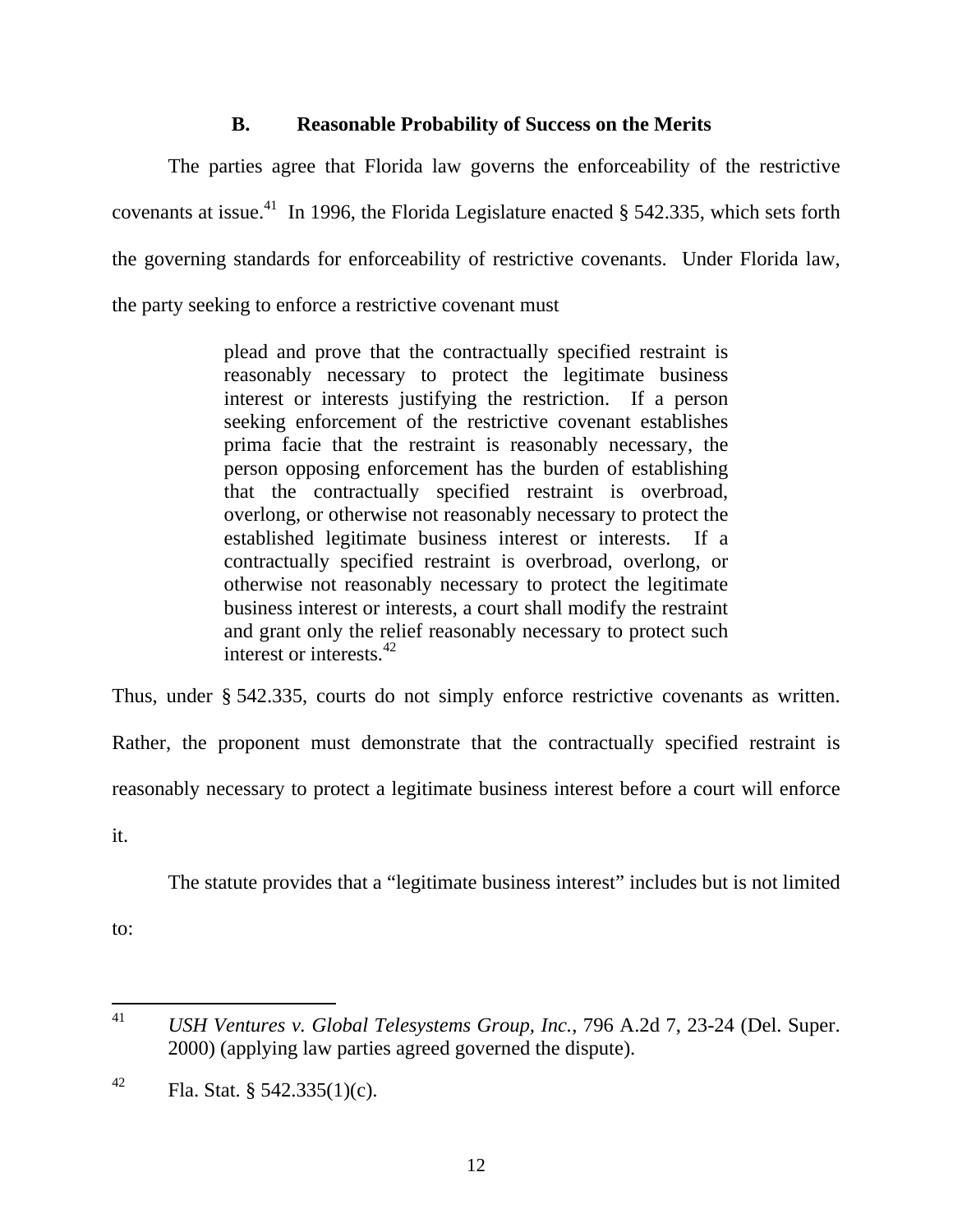(a) trade secrets, (b) valuable confidential business or professional information that otherwise does not qualify as trade secrets, (c) substantial relationships with specific prospective or existing customers or clients, (d) customer or client goodwill associated with (i) an ongoing business or professional practice by way of trade name, trademark, service mark, or trade dress, (ii) a specific geographic location, or (iii) a specific marketing or trade area, or (e) extraordinary or specialized training.<sup>43</sup>

In sum, a "legitimate business interest" as envisioned by the statute is "an identifiable business asset that constitutes or represents an investment by the proponent of the restriction such that, if that asset were misappropriated by a competitor (i.e., taken without compensation), its use in competition against its former owner would be unfair competition."44 Further, the Florida restrictive covenant statute requires courts to "construe a restrictive covenant in favor of providing reasonable protection to all legitimate business interests established by the person seeking enforcement."<sup>45</sup>

# **1. Is Deloitte likely to be able to prove that the restrictive covenant is enforceable and has been or is likely to be breached?**

Lamela contends that the restrictive covenant Deloitte seeks to enforce against him is not reasonably necessary to support any legitimate business interest.

<sup>43</sup> Fla. Stat. § 542.335(1)(b).

<sup>44</sup> John A. Grant & Thomas T. Steele, *Restrictive Covenants: Florida Returns to the Original "Unfair Competition" Approach for the 21st Century*, 70 Fla. B.J. 53, 54 (Nov. 1996) ("Grant & Steele").

<sup>&</sup>lt;sup>45</sup> Fla. Stat. § 542.335(1)(h).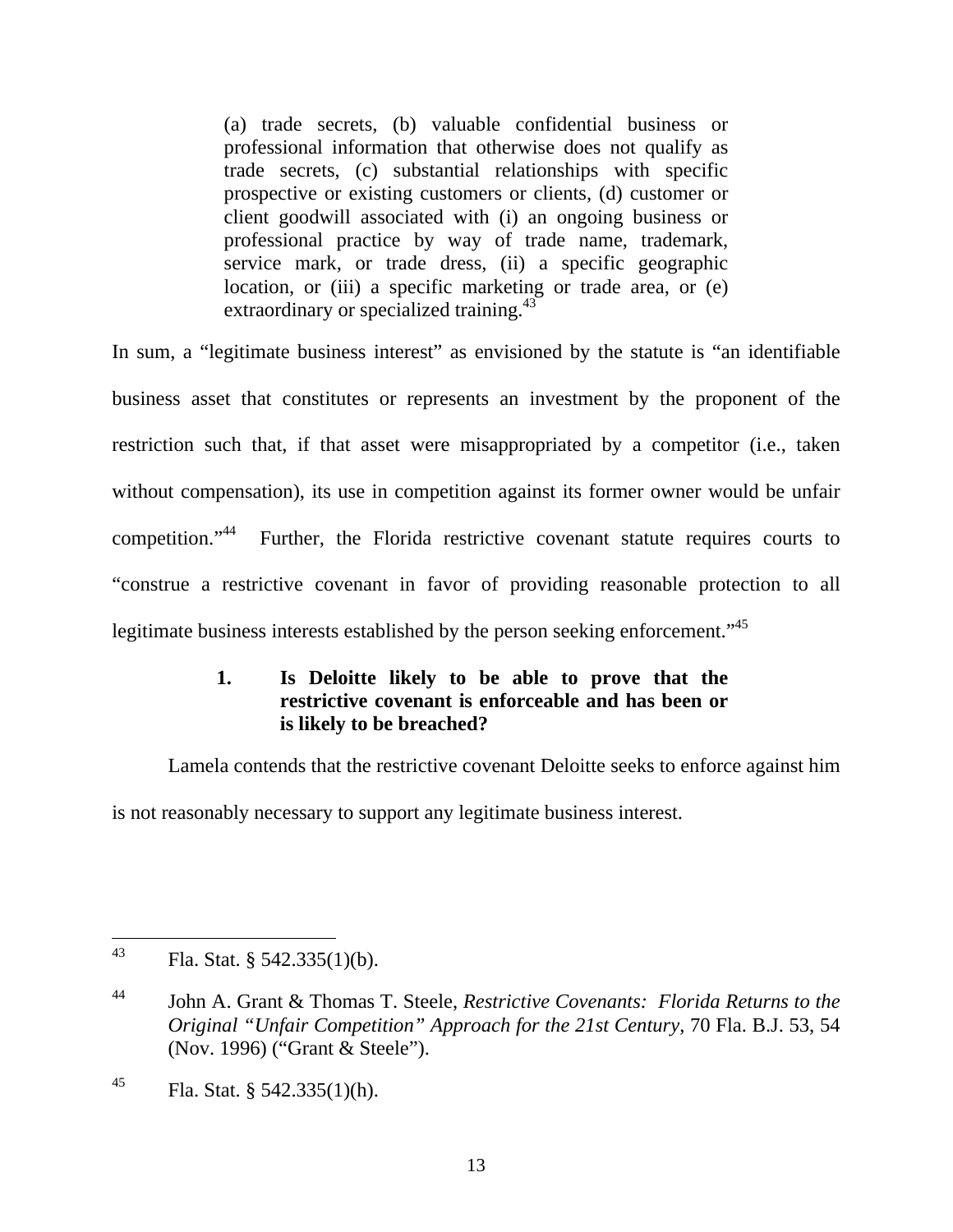Lamela agrees, however, that Deloitte may have a legitimate business interest in protecting business relationships with certain clients.<sup>46</sup> In particular, Lamela's supplemental affidavit identifies nine companies in which he admits Deloitte has a protectible, legitimate business interest. Deloitte has not presented any evidence that Lamela is likely to breach the restrictive covenant as to any of these clients. Instead, this dispute centers on the following five categories of clients in which Lamela contends Deloitte has no legitimate business interest: (1) clients Deloitte does not provide state and local tax ("SALT") services to, (2) clients Lamela did not service while at Deloitte, (3) clients subject to Sarbanes-Oxley restrictions, (4) SALT clients that Lamela serviced at Arthur Andersen, and (5) clients who put tax engagements out for competitive bidding.<sup>47</sup> Lamela argues that Deloitte has failed to plead and prove the necessary prerequisite under Florida law for an enforceable restrictive covenant as to clients in these five categories, and therefore has no right to a preliminary injunction.

 To evaluate the merits of Lamela's argument that no injunction of any scope is warranted here, I address as an example whether Deloitte has a legitimate business interest in the SALT clients Lamela served at Arthur Andersen.<sup>48</sup>

<sup>46</sup> Lamela Supp. Aff. at 22.

<sup>47</sup> Lamela's Proposed Form of Order.

<sup>&</sup>lt;sup>48</sup> In his proposed order Lamela lists 25 companies that he claims fit within this category. Lamela's Proposed Form of Order Ex. D. After negotiations, the parties reduced this number to 21. *See* Final Client List.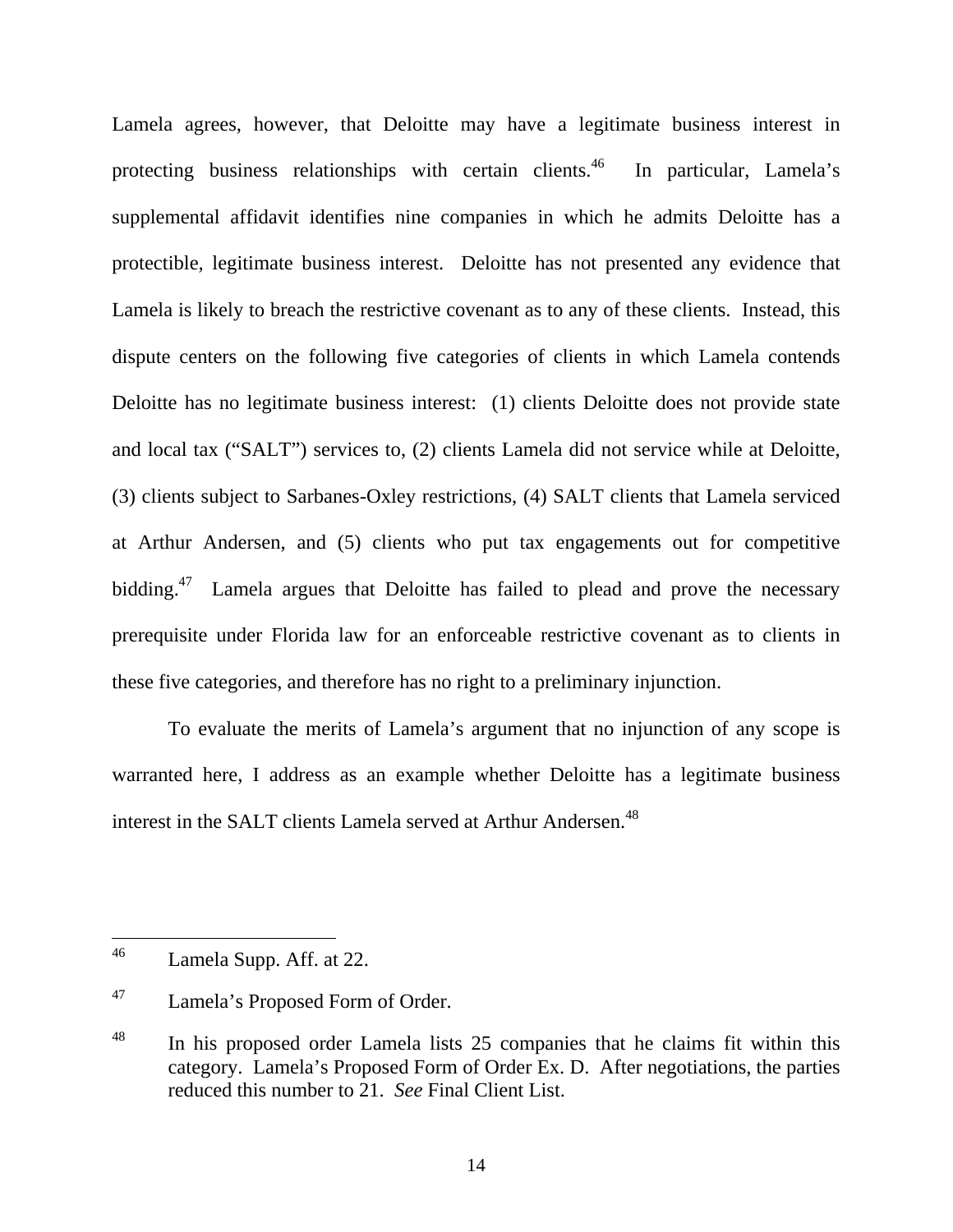Lamela argues that Deloitte does not have a legitimate business interest in his SALT clients from Arthur Andersen because "[t]he purpose of the statutory provision is to prevent an employee from taking advantage of a customer relationship which was developed during the term of the employee's employment."<sup>49</sup> Lamela further argues that because his former Arthur Andersen SALT clients were developed at Arthur Andersen, before Deloitte employed him, the noncompetition agreement cannot restrict him from contacting them.

Courts have recognized that an employer who seeks to enforce a restrictive covenant may not have a legitimate business interest in clients an employee developed before his employment by that employer began. In *BDO Seidman v. Hirshberg*, the Court of Appeals of New York court held that restrictive covenants cannot extend to "personal clients of defendant who came to the firm **solely** to avail themselves of his services and **only** as a result of his own independent recruitment efforts, which" plaintiff "**neither subsidized nor otherwise financially supported** as part of a program of client development."50 A federal court in Florida, applying Florida law, cited *BDO Seidman*  with approval but carefully limited its application to the holding quoted above.<sup>51</sup> Thus,

<sup>49</sup> <sup>49</sup> *Anich Indus., Inc. v. Raney*¸751 So.2d 767, 771 (Fla. Dist. Ct. App. 2000) (quoting *Bradley v. Health Coalition, Inc.*, 687 So.2d 329, 334-35 (Fla. Dist. 1997)).

<sup>50 712</sup> N.E.2d 1220, 1225-26 (N.Y. 1999) (emphasis added).

<sup>51</sup> *Merrill Lynch, Pierce, Fenner & Smith v. Dunn*, 191 F. Supp.2d 1346, 1353 (M.D. Fla. 2002) (rejecting reliance on *BDO Seidman* in absence of evidence that defendant "obtained any of his clients solely as a result of his own recruitment efforts, which Plaintiff neither subsidized nor otherwise financially supported as part of a program of client development" and, in addition, because "there was no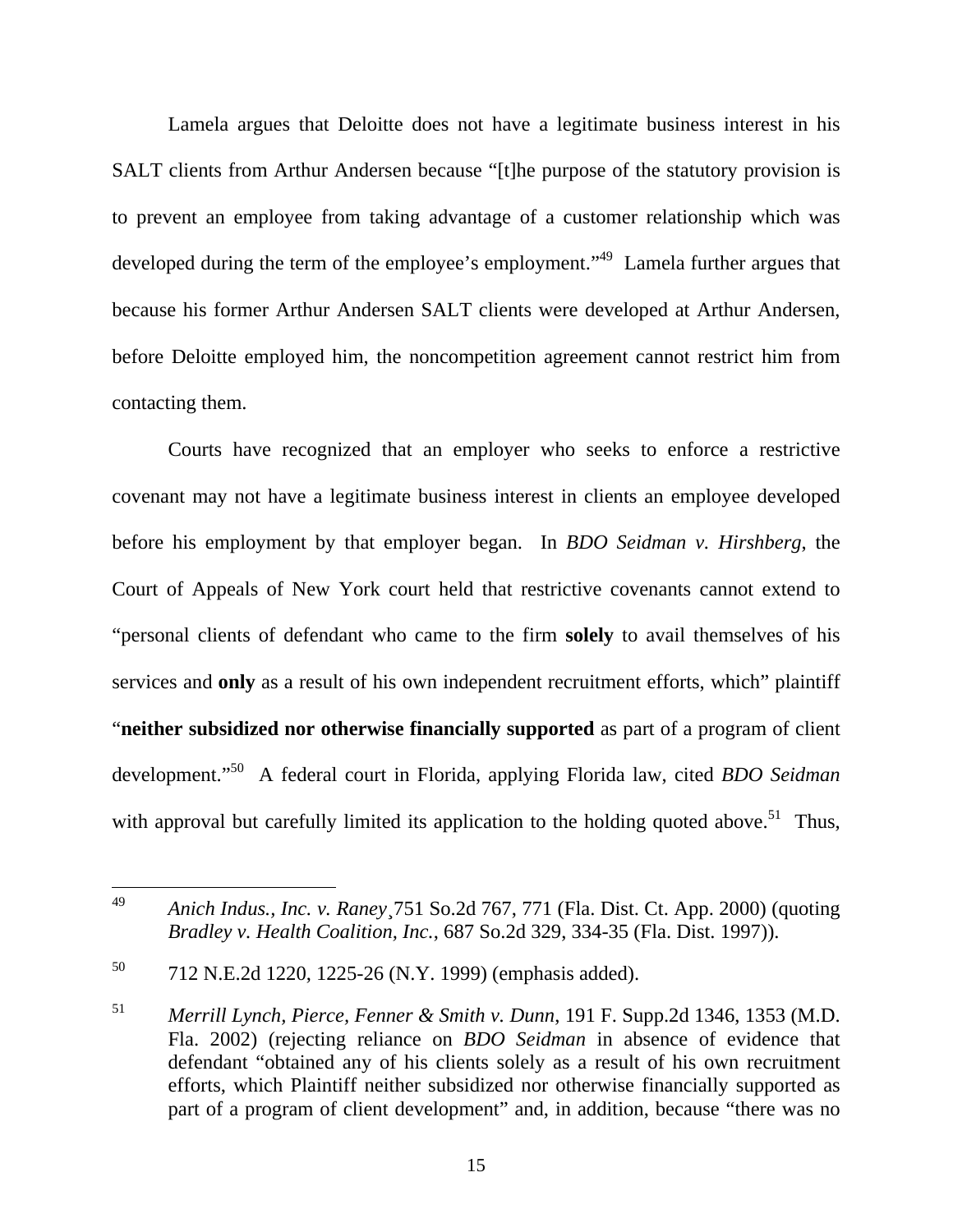for Lamela to prevail on this argument he would have to show that Deloitte did not spend any money to develop the former Arthur Andersen clients he seeks to contact and that those clients came to Deloitte only because of his efforts. Lamela has not shown either of these premises.

In particular, Lamela's heavy reliance on *BDO Seidman* for the proposition that a noncompetition agreement cannot extend to pre-existing clients of the employee is misplaced.52 First, unlike the situation in *BDO Seidman,* Deloitte invested in Lamela's clients from Arthur Andersen. The investment began when Deloitte agreed to pay tens of millions of dollars to Arthur Andersen to release Arthur Andersen's partners, principals, directors and employees from their restrictive covenants and to obtain licenses for certain intellectual property.<sup>53</sup> That agreement enabled Lamela to contact his former clients at Arthur Andersen and avoid losing contact with key individuals at those clients, as he might have if he had been subject to Andersen's 18 month restrictive covenant. In contending that *BDO Seidman* applies here, Lamela emphasizes that Deloitte did not purchase any Arthur Andersen client relationships, goodwill or book of business because it wished to avoid any claim of successor liability. According to Lamela, this fact precludes Deloitte from claiming any interest in his Andersen clients. I disagree. Based on the record developed at this preliminary stage, I find that Deloitte is likely to succeed

evidence that the defendant in BDO used the Plaintiffs' confidential information.").

 $\overline{a}$ 

 $52$  Def.'s Supp. Mem. In Opposition to the Pls.' Motion for a Prelim. Inj. at 9-11.

 $53$  Wood Aff.  $\P$  5.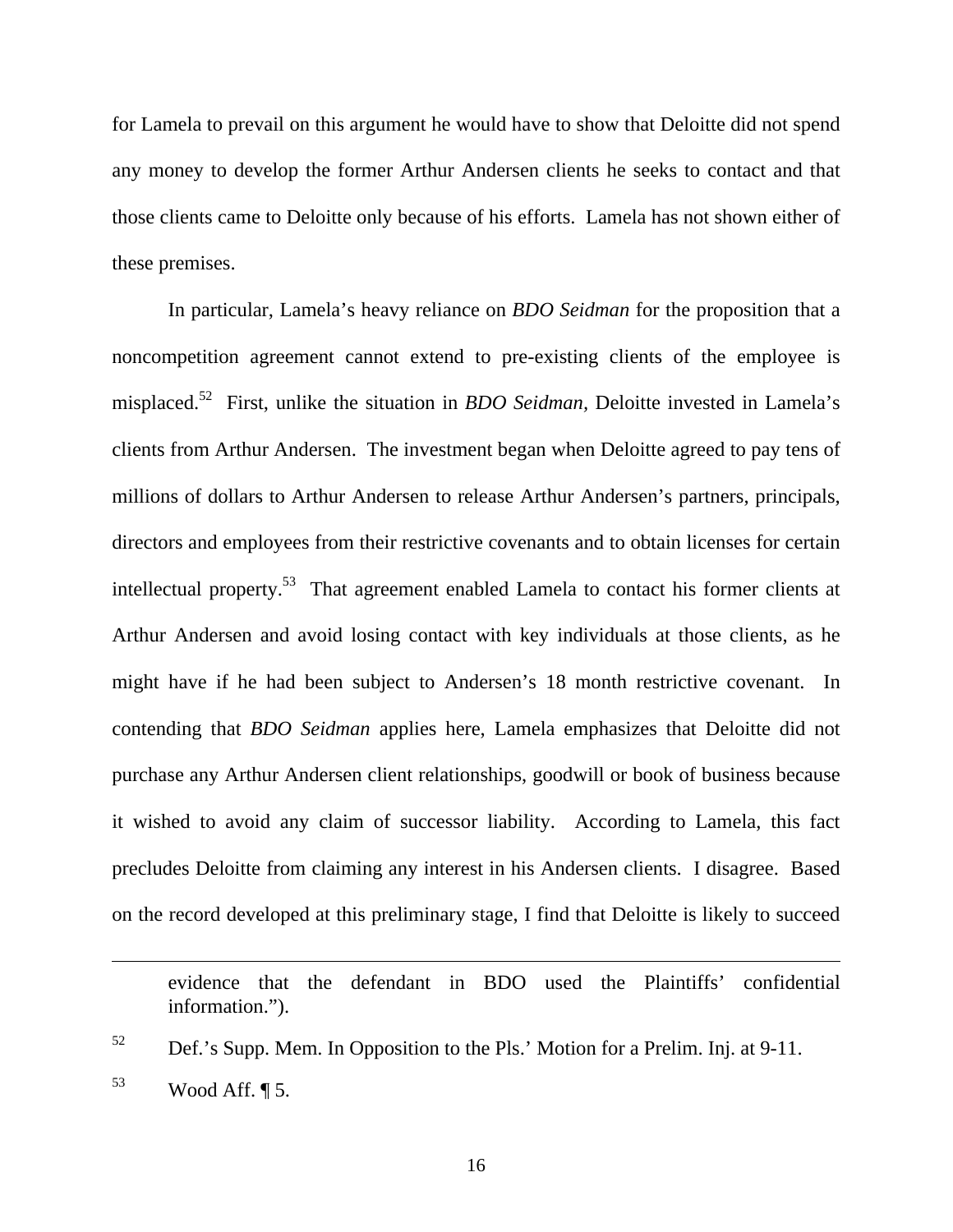in proving that it did subsidize or otherwise financially support the development of the Andersen clients. Deloitte supported the development of the former Arthur Andersen clients by investing money to facilitate the ability of the former Arthur Andersen personnel, including Lamela, to service those customers. Deloitte also financially supported that effort by having its highly trained and specialized personnel work for those customers during the three years Lamela was with Deloitte.

Second, Lamela has not presented any facts demonstrating that he obtained the former Arthur Andersen clients through his own independent recruitment efforts. Instead, the record indicates that these clients already used Arthur Andersen for tax services when Lamela joined that company.

Hence, Deloitte is likely to succeed in proving that it has a legitimate business interest under § 542.335 of the Florida Code in protecting as its own clients entities that Lamela worked for while at Arthur Andersen. Based on its efforts to develop those clients between June 2002 and June 2005, Deloitte has demonstrated a reasonable probability of being able to show that it has acquired either trade secrets or "valuable confidential business or professional information that otherwise does not qualify as trade secrets" relating to these clients or has substantial relationships with the former Arthur Andersen clients it seeks to protect in this action. The Florida statute explicitly recognizes each of those factors as reflecting the existence of a legitimate business interest.<sup>54</sup>

54 Fla. Stat.  $§$  542.335(1)(b).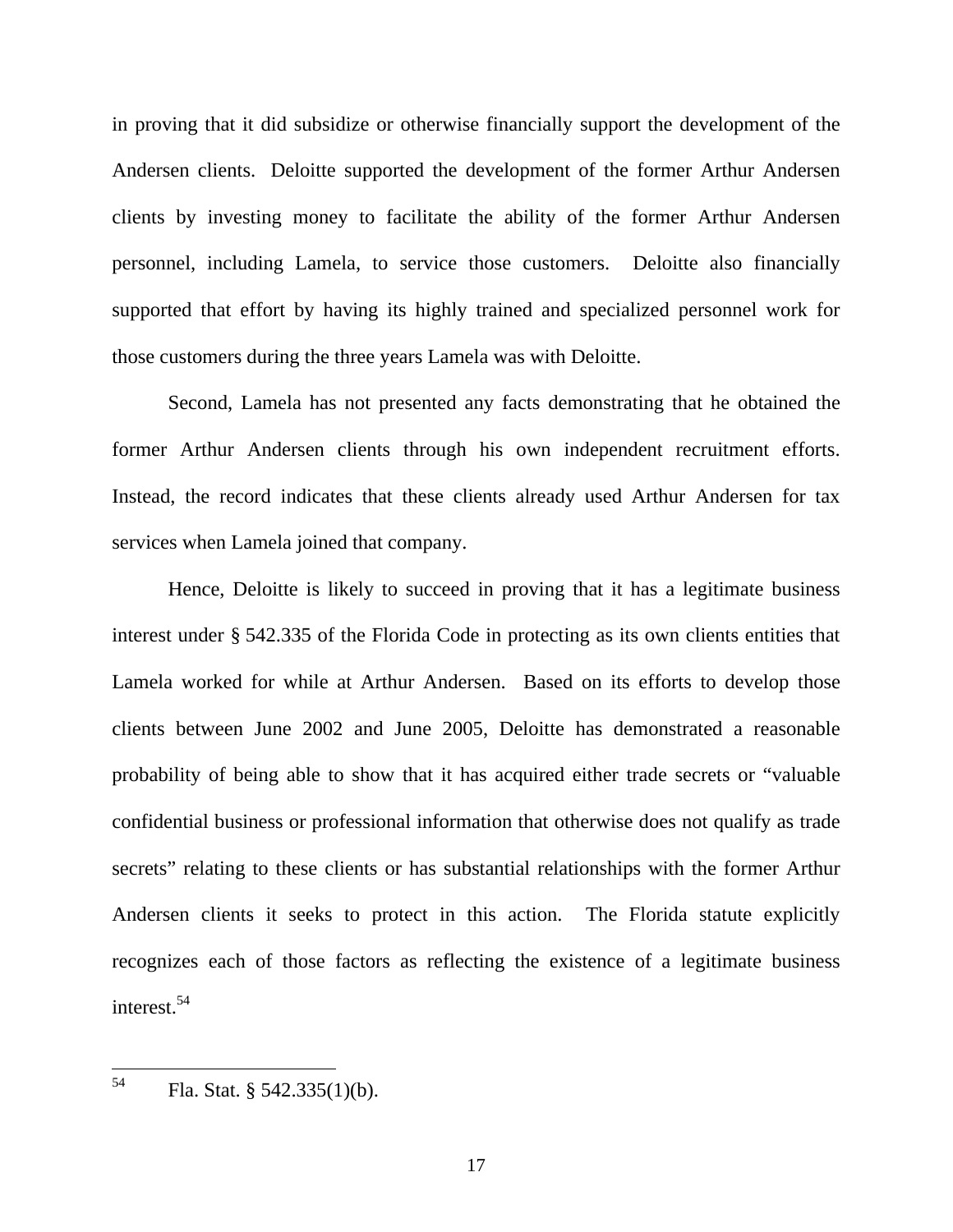The other cases cited by Lamela are readily distinguishable.<sup>55</sup> Accordingly, Deloitte is likely to succeed in showing that it has a legitimate business interest in the clients Lamela served while employed by Arthur Andersen.

Moreover, Deloitte is likely to be able to show that Lamela has breached or threatened to breach the restrictive covenant with respect to several Deloitte clients that he previously served at Arthur Andersen. For example, at Lamela's deposition he testified that he serviced Andrx while employed by Deloitte and earlier by Arthur Andersen. After leaving Deloitte Lamela not only sent Andrx a change of address e-mail, but also called them and had a lunch meeting with two of their representatives for the purpose of continuing his "relationship with them in the hope of generating tax work from them."56 At his deposition Lamela also listed at least five additional former Arthur Andersen clients that he contacted via telephone at least in part to solicit their business on

<sup>55</sup> 55 In *Reddy v. Comty. Health Found. of Man*, 298 S.E.2d 906, 916 (W. Va. 1982), the court stated that the employee could show that the asset in question belonged to him, "either because he brought it with him when he entered his employer's service or because he 'paid' for it during the term of his employment." In this case, absent Deloitte's actions Lamela probably could not have serviced the former Arthur Andersen clients for a period of time, and there is no evidence of Lamela's own client development efforts. Similarly, in *Lawley v. A & M Logistix, Inc.*, 1998 WL 34182467, at \*4 (E.D. Mich. Feb. 18, 1998) the court held that: "In the case of customers that defendant knew prior to joining plaintiffs company, unless that information is transferred or sold to plaintiff, it is not the proper subject matter for a restrictive covenant." Here, Arthur Andersen effectively sold information relating to its clients to Deloitte by enabling its former partners to contact them. Thus, the *Lawley* case supports Deloitte's position.

<sup>56</sup> Lamela Dep. at 99-100.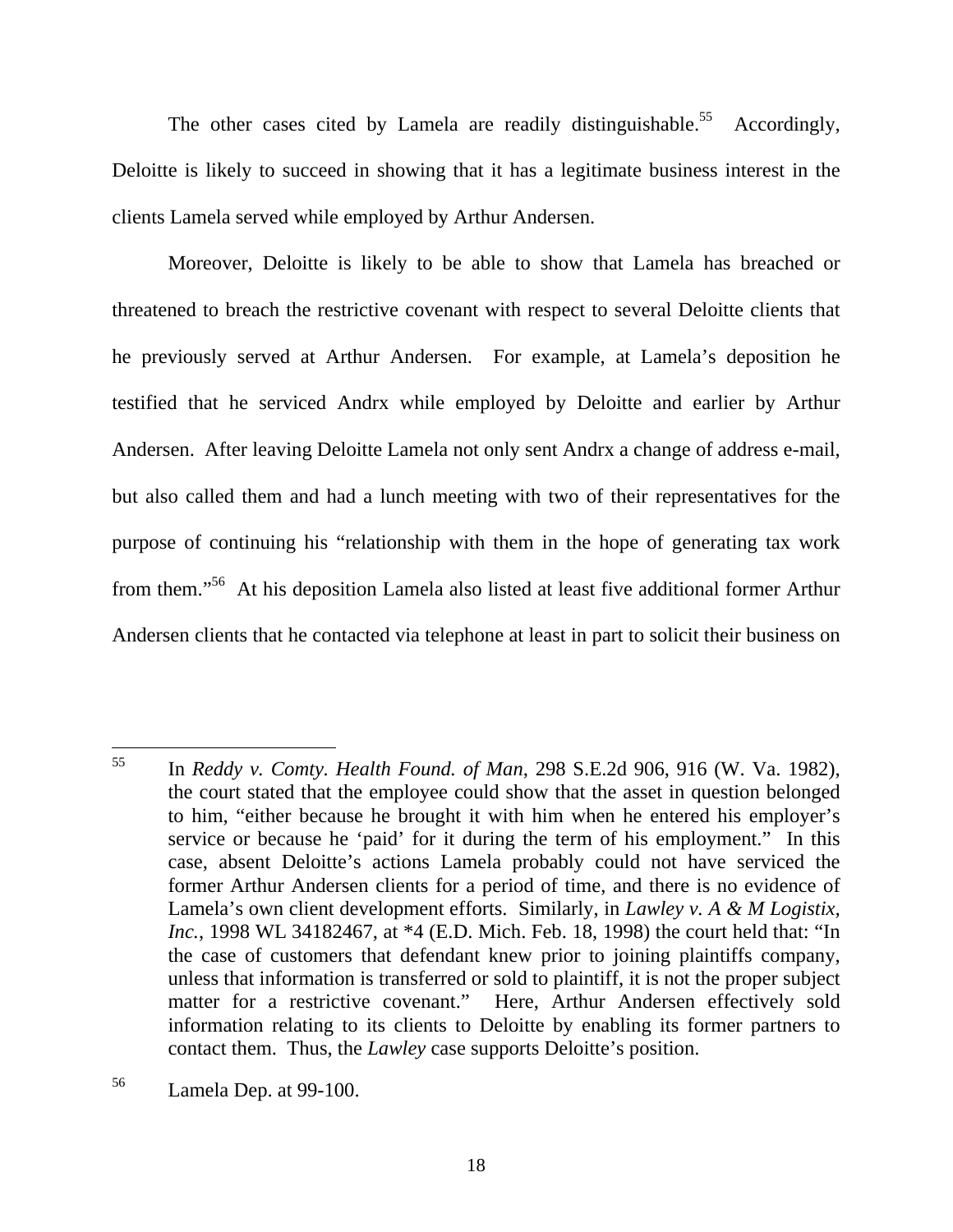behalf of  $A\&M$ <sup>57</sup>. Therefore, Deloitte has demonstrated that it is likely to succeed in showing that Lamela breached or threatened to breach his restrictive covenant by contacting Deloitte clients that Lamela formerly served at Arthur Andersen. Thus, Deloitte has made a sufficient showing on the merits to justify at least some form of preliminary injunctive relief against Lamela, provided they meet the other requirements for such relief in terms of irreparable harm and a balancing of the hardships involved.

Lamela opposed Deloitte's motion for a preliminary injunction on several other grounds related to the merits of their claims. Those grounds involve the other categories of clients as to which Lamela argues Deloitte has no legitimate business interest. The parties presented the details of these arguments in the context of their dispute over the scope of any preliminary injunction that might issue. Accordingly, I have addressed them in the same light.

### **2. The appropriate scope of any preliminary injunction**

Lamela challenges Deloitte's right to enforce its restrictive covenant as to four additional categories of clients. I will discuss each of these categories in turn.

### **a. Clients who held out their multistate tax work for**  competitive bids<sup>58</sup>

Lamela argues that Deloitte does not have a substantial relationship with "specific prospective or existing customers<sup>"59</sup> who put their tax services out for competitive bid.

<sup>57</sup> Confidential App. C.

<sup>58</sup> Lamela's Proposed Form of Order Ex. E. Lamela lists ten companies who put their tax engagements out to bid, of those nine are still in dispute.

<sup>59</sup> Fla. Stat. § 542.335(1)(b).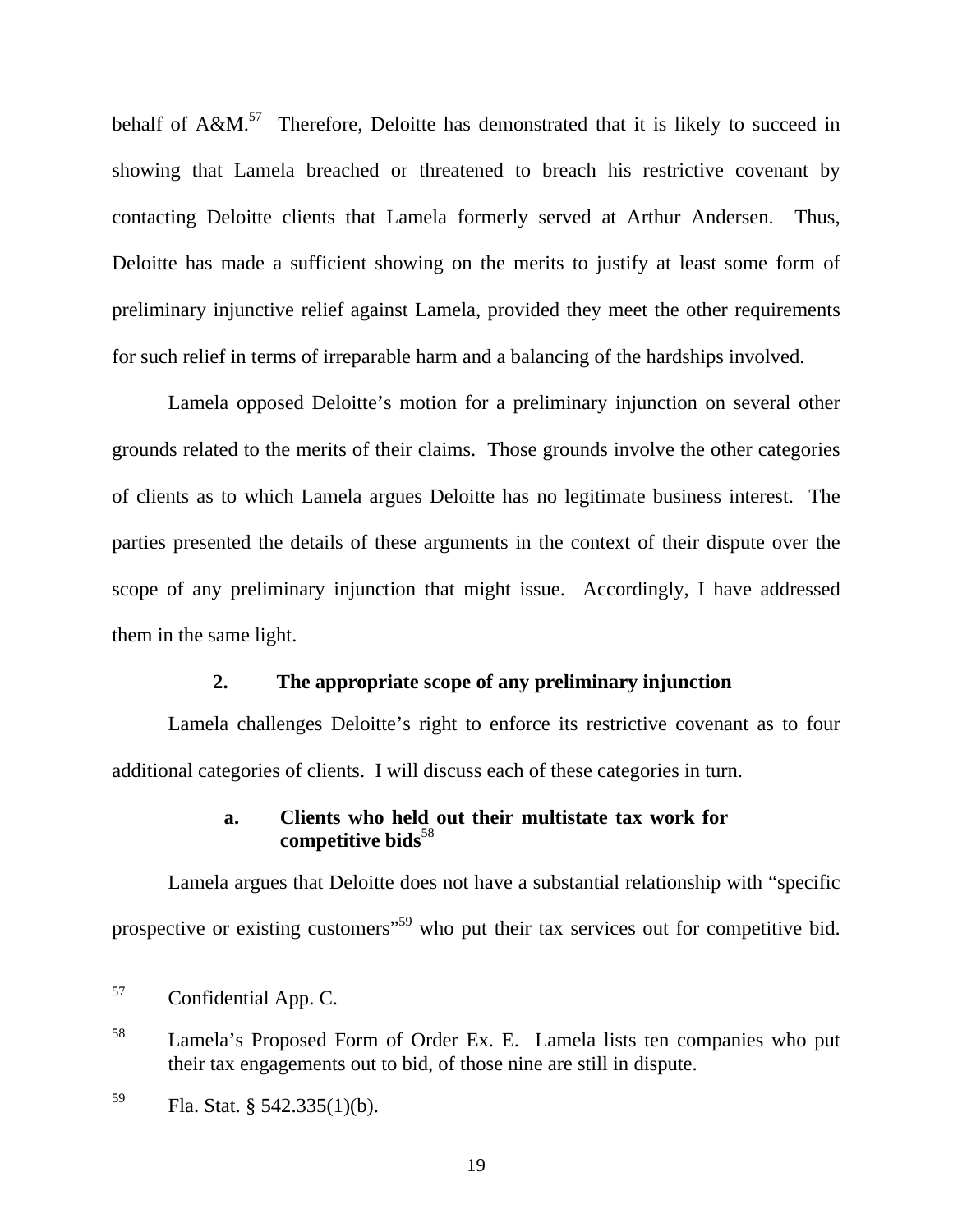Citing *Shields v. Paving Stone Co.*, Lamela argues that because such clients only care about price, the relationship between Deloitte and the potential customer has no bearing on their decision regarding which company should provide them with multistate tax services.<sup>60</sup>

Plaintiffs argue that clients do not come to Deloitte purely based on competitive bidding. Their brief, however, cites no evidence to support this proposition.<sup>61</sup> They assert that multistate tax clients really come to a company because of established relationships developed between the client and Deloitte, which take years to develop.<sup>62</sup> According to Deloitte, companies do not accept the lowest bid; rather, they choose a tax company based upon a mixture of cost and prior experience with that company.

The cases cited by Lamela in support of his claim that the noncompetition agreement at issue does not apply to clients acquired through a competitive bidding process are persuasive. In those cases the court found that the company seeking to

<sup>60</sup> 60 796 So.2d 1267, 1269 (Fla. App. 4th Dist. Oct 17, 2001) (holding a noncompetition agreement unenforceable "because Paving Stone did not have exclusive relationships with any of its customers and information on customers was readily obtainable through the yellow pages and trade subscriptions, the nonsolicitation/nondisclosure agreement was not reasonable to protect Paving Stone's customer base. Moreover, Paving Stone conceded that it had no control over contracts awarded through open bidding."). *See also Anich Indus., Inc.*, 751 So.2d at 770-71.

 $61$  Pls.' Main Br. in Supp. of their Mot. for a Prelim. Inj. ("POB") at 30. Plaintiffs cited no evidence to support their statement that "Deloitte Tax's Multistate Tax Practice clients normally do not request competitive bids for their multistate tax work but base their work on the established relationships developed between them and Deloitte Tax, relationships that takes years to develop."

 $^{62}$  POB at 30.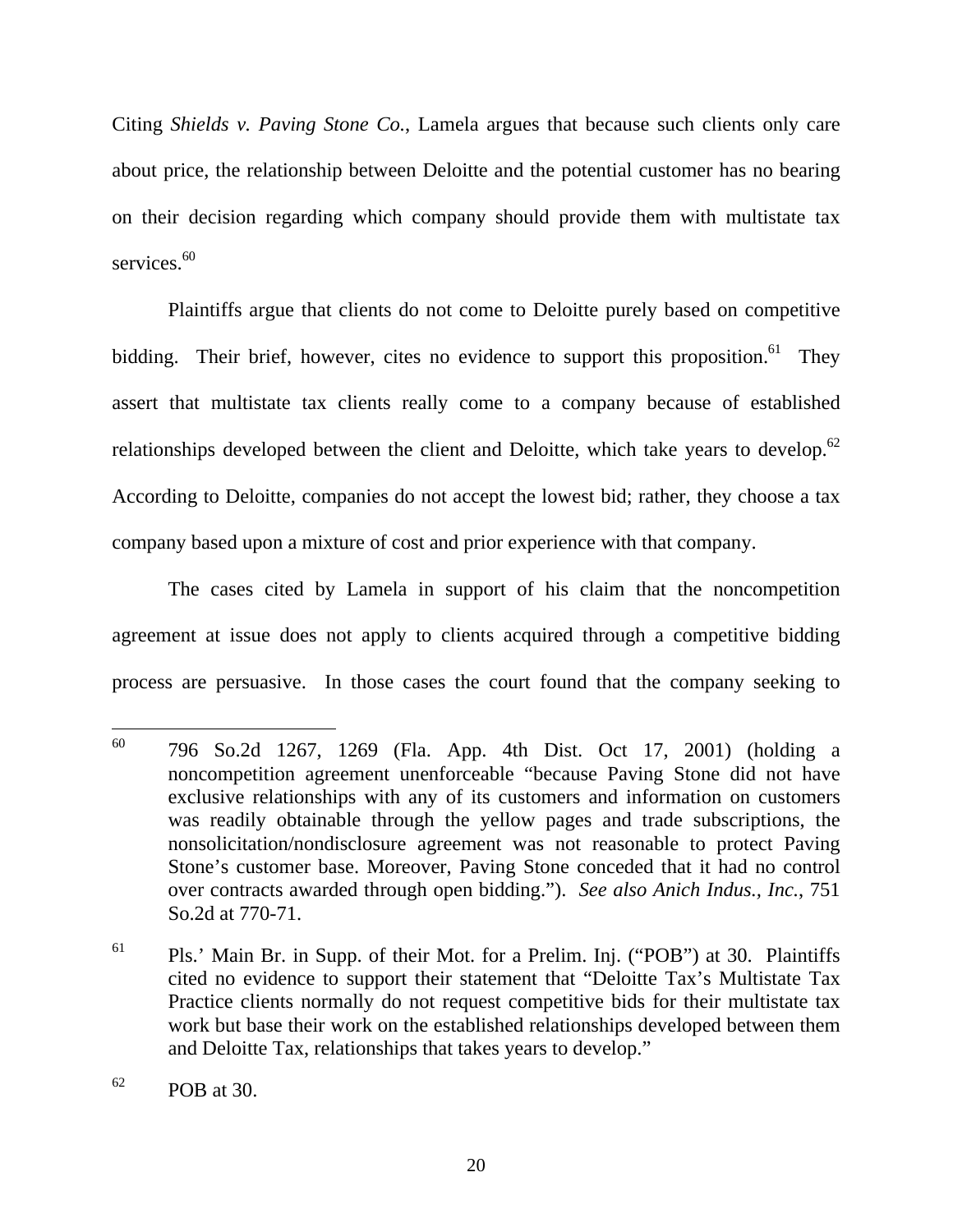enforce a restrictive covenant did not have a substantial relationship with the client, because due to the nature of the business the extent of any such relationship would have had no bearing on which company received the winning bid.<sup>63</sup> For example, in *Anich* the court held that:

> "[S]ubstantial relationships" have not been shown. The customers who testified on Anich's behalf all acknowledged that they made their industrial tool and equipment purchases based primarily on cost and the supplier's ability to provide the goods quickly. There was little evidence of any exclusive or other kind of relationship that could be construed as "substantial" within the meaning of the statute. Alternatively, under Raney's interpretation, it is obvious that in less than three months with Anich she did not have the opportunity to develop a "substantial relationship" with any of her customers $64$

Similarly, in this case Deloitte has not presented any evidence to show that in competitive bidding situations the nine companies identified by Lamela do not base their decision on price alone. Although Lamela worked for Deloitte for three years, which gave him far greater time to establish a relationship with the customers than the defendant in *Anich*, Deloitte has not presented any persuasive evidence that the tax business for the clients in question does not operate in a competitive bidding manner similar to that in *Anich*. To the contrary, the evidence shows that companies listed on Lamela Ex. E put their work out for competitive bidding and supports a reasonable inference at this

<sup>63</sup> The Florida restrictive covenant statute lists as a legitimate business interest "substantial relationships with specific prospective or existing customers, patients, or clients." Fla. Stat. 542.335(1)(b)(3).

<sup>64</sup> *Anich Indus. Inc.*, 751 So.2d at 771 (internal quotations omitted).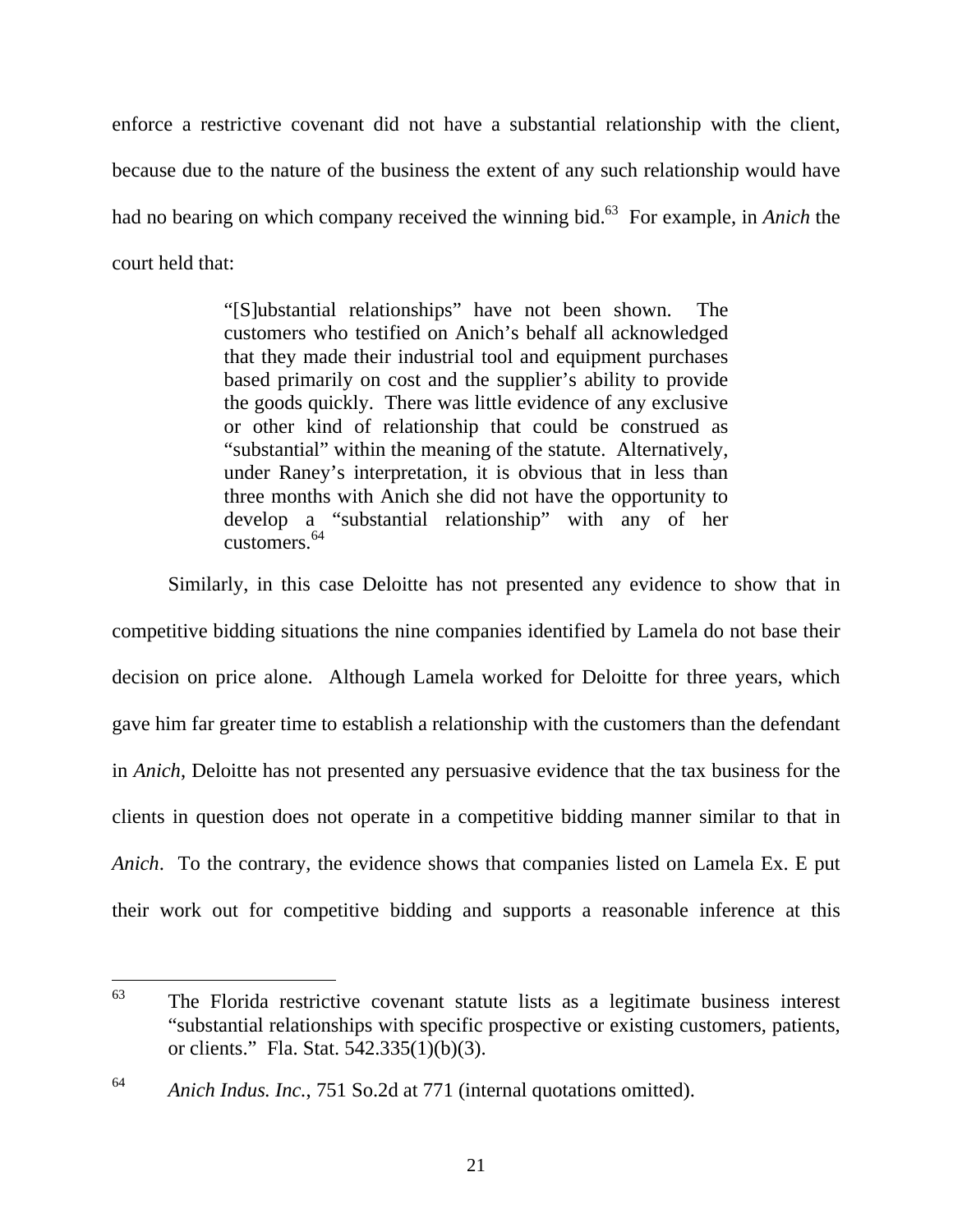preliminary stage of the litigation that they base their decisions solely on price. Therefore, Plaintiffs have not demonstrated a likelihood of success in showing that they have a legitimate business interest in the nine identified clients who put their services out for "open bidding." Thus, those clients will not be included in the proscriptive provisions of any preliminary injunction order.<sup>65</sup>

### **b. Clients Deloitte allegedly could not serve due to the requirements of Sarbanes-Oxley**<sup>66</sup>

Lamela argues that because Deloitte provides audit services to certain clients, Sarbanes-Oxley bars it from providing multistate tax services to those clients.<sup>67</sup> According to Lamela an injunction covering those clients would be inappropriate because Florida Statute § 542.335(1)(g) specifically permits a court to consider as a defense the inability of the person seeking to enforce a restrictive covenant to continue in the line of business that is the subject of the enforcement action. At argument on Deloitte's motion for a preliminary injunction, Lamela complained that Deloitte had failed to produce requested documents relating to concerns expressed by clients about using Deloitte for SALT work based on the requirements of Sarbanes-Oxley.<sup>68</sup> Deloitte did not seriously dispute this criticism of its production. Therefore, I will assume for purposes of

<sup>65</sup> This is a preliminary ruling only. If Deloitte ultimately proves that it does have a legitimate business interest as to those clients and Lamela breaches the restrictive covenant as to any of them, Deloitte would be entitled to appropriate relief.

<sup>66</sup> Lamela's Proposed Form of Order Ex. C. Lamela lists seven companies that fit within this exception, all of which are still in dispute.

<sup>67</sup> *See supra* n.30.

 $^{68}$  Tr. at 61-63.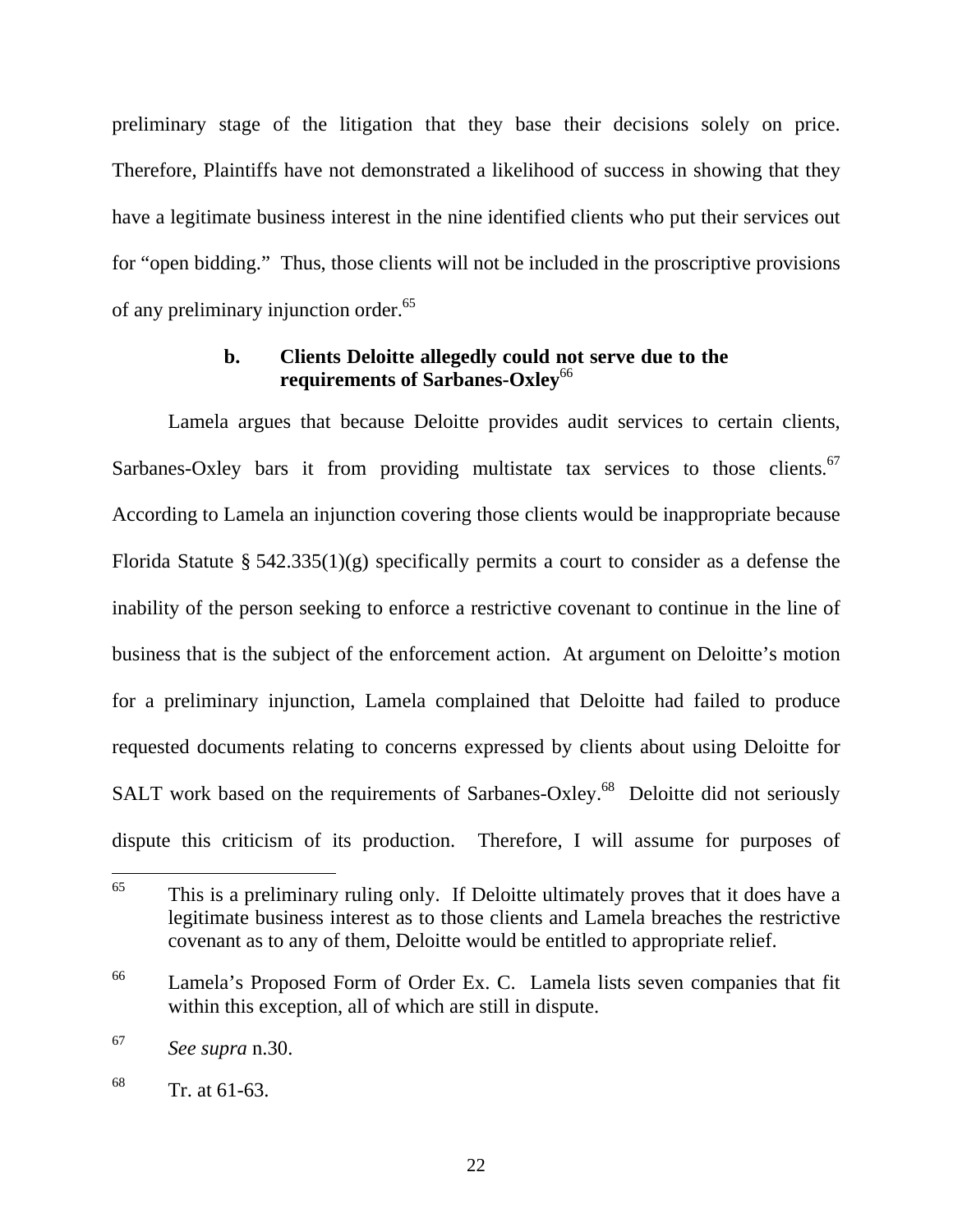Deloitte's motion that Lamela's allegations relating to concerns about Sarbanes-Oxley are true and that each of the seven companies Lamela identified has decided not to use Deloitte for both audit work and the tax-related work specified in Exhibit C to Lamela's Proposed Order.

Deloitte asserts that Deloitte Tax LLP ("Deloitte Tax") currently is "able to perform work for all of the clients Lamela served at the time of his resignation from [Deloitte]. $10^{69}$  The evidence also suggests that the fact that an audit client of Deloitte may be subject to Sarbanes-Oxley does not necessarily mean that Deloitte Tax cannot provide any tax services to that client.<sup>70</sup> Furthermore, even "when Sarbanes-Oxley does prevent Deloitte from doing both certain tax work and the audit work for a particular client, [Deloitte], together with the applicable client, have the option of providing the tax work or the audit work."<sup>71</sup>

There is no dispute that Deloitte's restrictive covenant with Lamela, by its terms, prohibits him from soliciting or performing any professional services on behalf of A&M for any of the seven Deloitte clients alleged to have Sarbanes-Oxley concerns. Therefore, the Court must decide whether Deloitte pled and proved that this contractual restraint is reasonably necessary to protect the legitimate business interests Deloitte relies upon to justify it.

<sup>69</sup> POB at 10; Brunson Dep. at 96.

<sup>70</sup> Brunson Dep. at 91-95; *see* Lamela Dep. at 119 ("certain enumerated services" are precluded); Brunson Supp. Aff. ¶ 2.

<sup>&</sup>lt;sup>71</sup> Brunson Supp. Aff.  $\P$  4.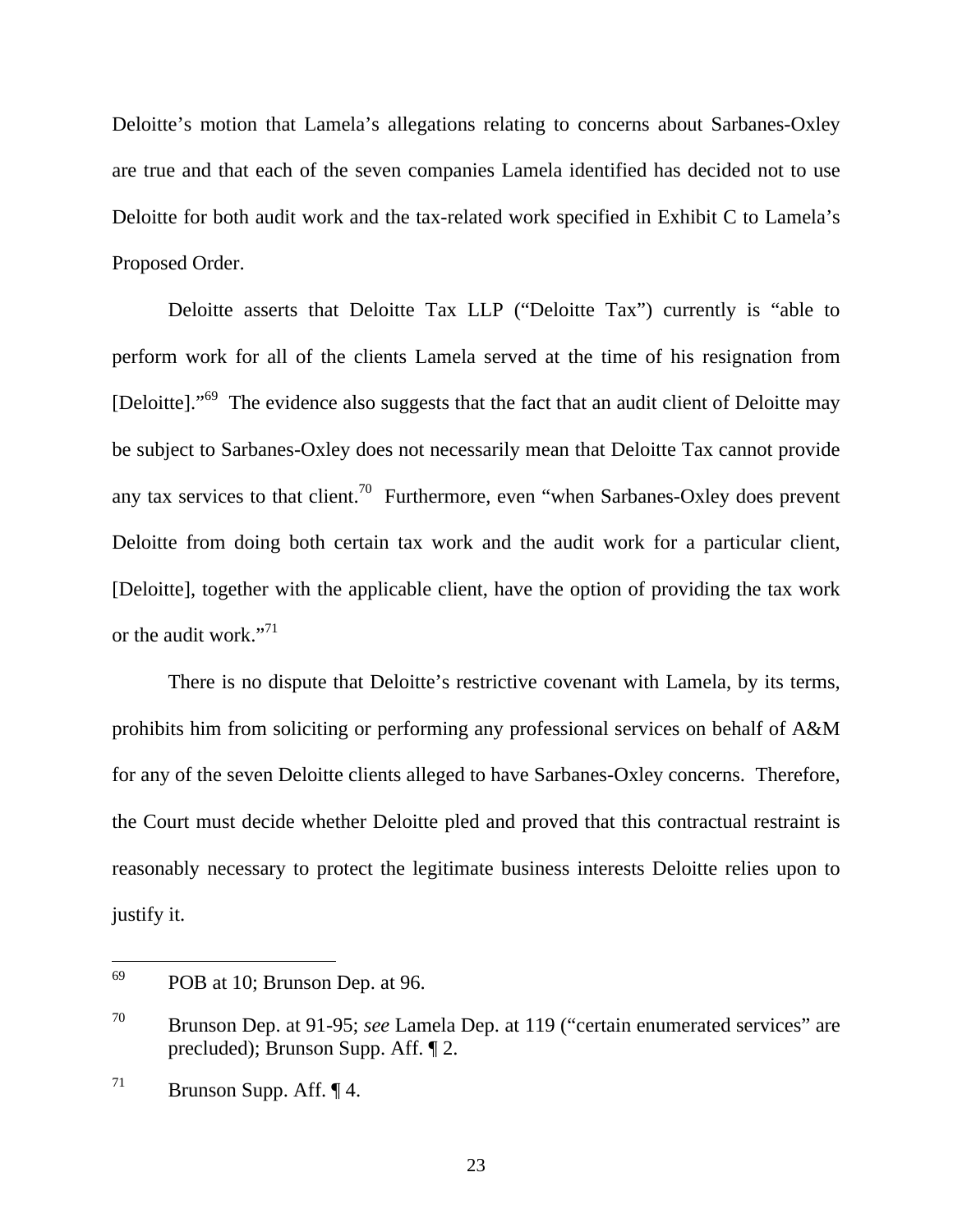As previously discussed, Deloitte has proven that it has a legitimate business interest in the identified Deloitte clients who Lamela worked with while at Arthur Andersen. Four of the seven clients alleged to have Sarbanes-Oxley concerns had been clients of Arthur Andersen. Thus, Deloitte has a legitimate business interest as to those clients. Because the other three clients did not come from Arthur Andersen they presumably originated with Deloitte. Hence, Deloitte is likely to be able to prove that it had a sufficiently substantial relationship with those clients to give it a legitimate business interest in maintaining them.

In arguing that Deloitte has no protectible interest in the clients with Sarbanes-Oxley concerns, Lamela essentially contends that an injunction including those seven clients would be overbroad. Under Florida Statute § 542.335, however, the burden is on Lamela to show that the restriction is overbroad or otherwise not reasonably necessary to protect Deloitte's legitimate business interest. In evaluating whether Lamela has met that burden, the Court is mindful of its finding that Deloitte has a legitimate business interest in the identified clients. In other words, Deloitte has made an investment in developing these clients and its trade secrets or confidential information relating to them such that their misappropriation by Lamela and his use of them in competition with Deloitte would be unfair competition.<sup>72</sup>

 The record shows that most likely Deloitte has at least some nonaudit work within the meaning of "professional services" under the restrictive covenant that Deloitte could

 $72.$ 

Grant & Steele, 70 Fla. B.J. at 54.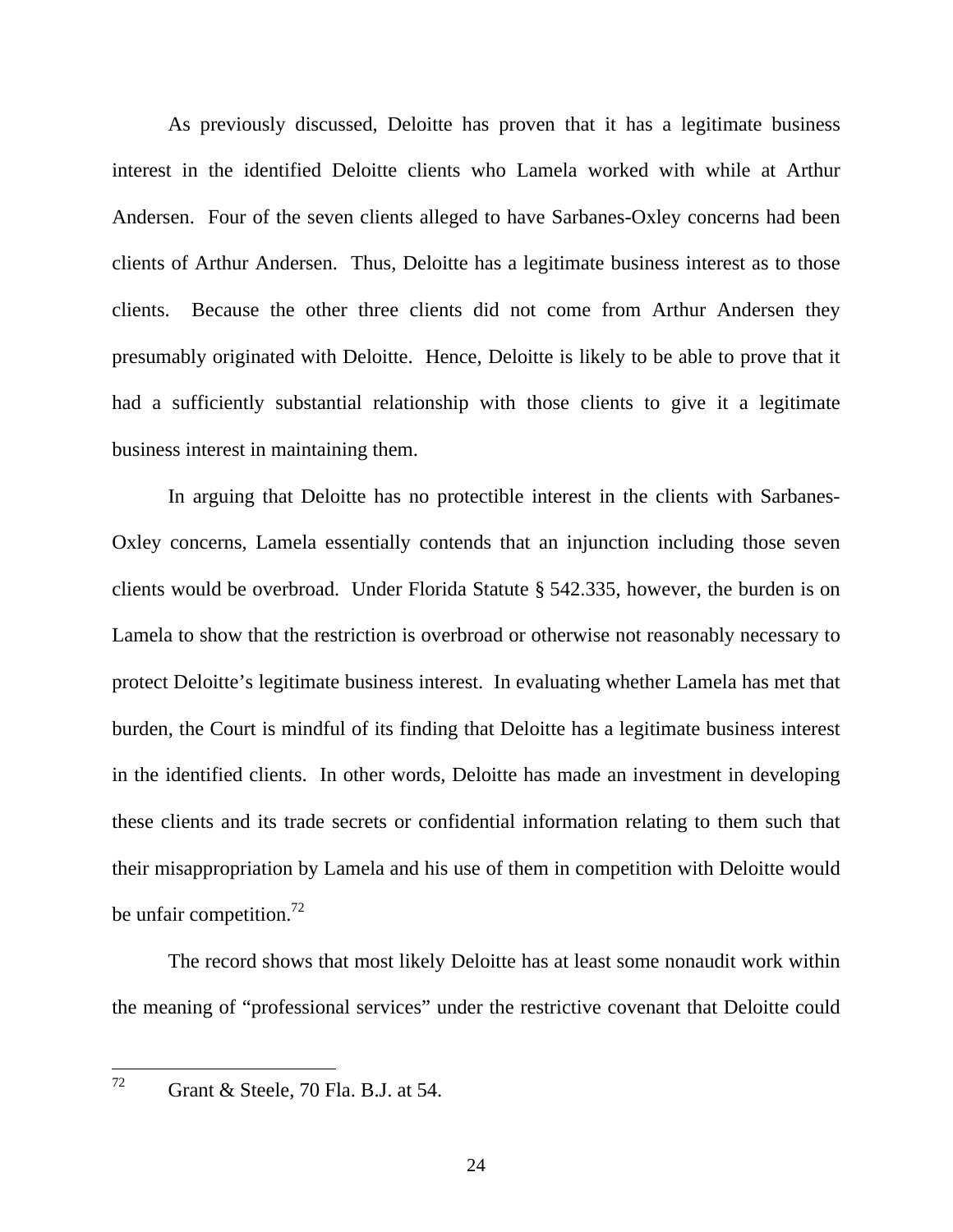perform for a client, even if it also provided audit services for that client.<sup>73</sup> Absent an injunction, however, Lamela and A&M could compete with Deloitte for that work. In addition, as Deloitte has demonstrated, both it and its clients have the continuing flexibility to decide to provide or offer either audit or consulting services in each individual case.<sup>74</sup> Lamela seeks to deprive Deloitte of that flexibility.

I do not consider Florida Statute §  $542.335(1)(g)$ , cited by Lamela, applicable on the facts of this case. That statute only applies when the company "no longer continues in business in the area or line of business" that is subject to the restrictive covenant.<sup>75</sup> It has been applied, for example, where a company went out of business.<sup>76</sup> Here, neither party asserts that Deloitte no longer serves clients in the state and local tax area. Therefore, the limitations imposed by Sarbanes-Oxley do not create a situation such as that contemplated by  $\S$  542.335(1)(g).

Based on the preliminary record available, I conclude that Lamela has not carried his burden of proving that including clients with Sarbanes-Oxley concerns within the prohibitions of an injunction would be unreasonable. Thus, Deloitte is reasonably likely to succeed on the merits of the Sarbanes-Oxley issue.

<sup>73</sup> See Brunson Dep. at 91-95.

 $^{74}$  *Id.* 

<sup>&</sup>lt;sup>75</sup> Fla. Stat. § 542.335(1)(g).

<sup>76</sup> *See Wolf v. Barrie*, 858 So.2d 1083, 1086 (Fla. Dist. Ct. App. 2003) (holding that  $§ 542.335(1)(g)$  applied when the former employer no longer operated his business).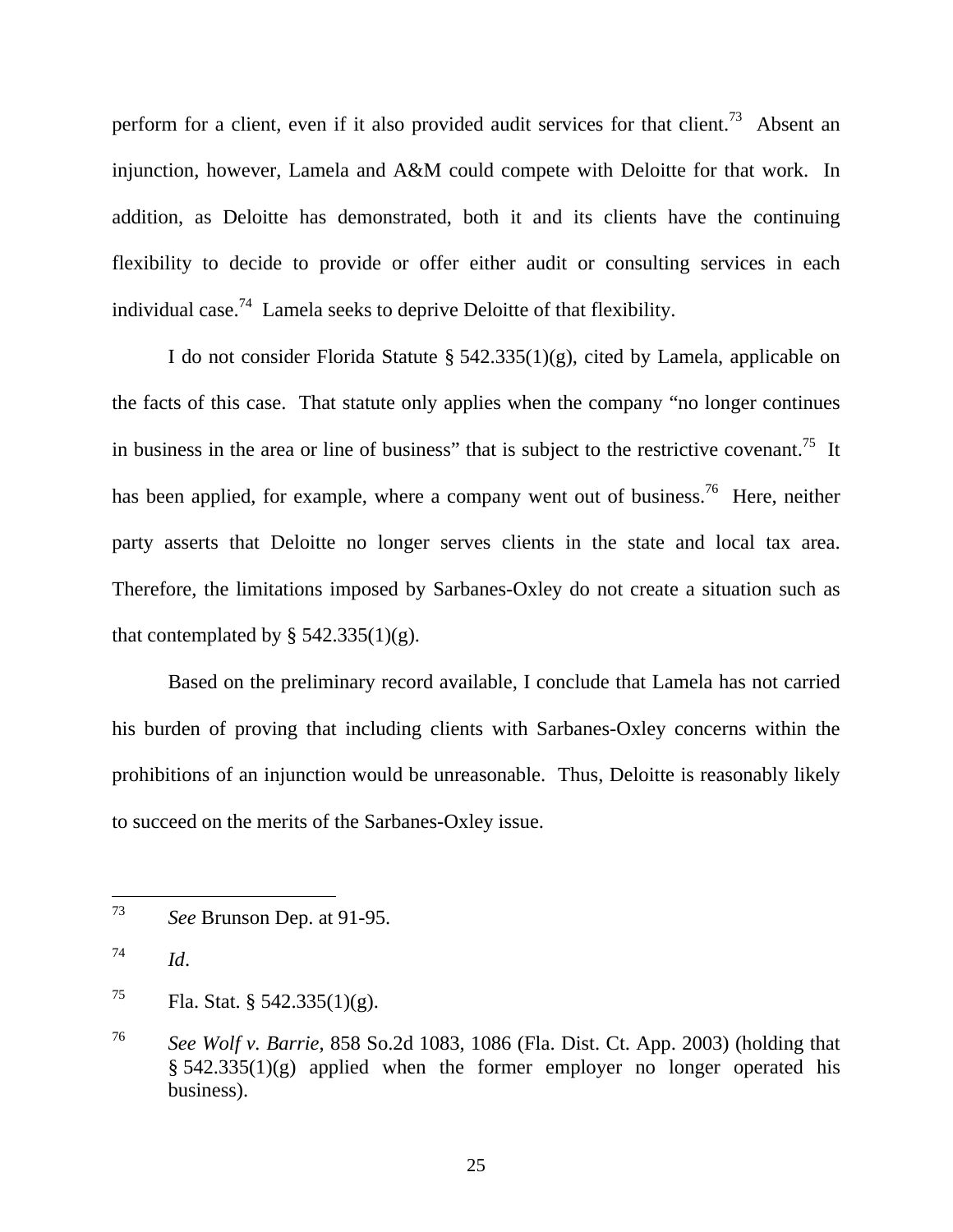#### **c. Clients Lamela did not provide tax services to at Deloitte**<sup>77</sup>

Lamela asserts that Deloitte does not have a legitimate business interest in clients he did not serve or provide SALT services to while at Deloitte, because Lamela did not gain any knowledge with respect to those clients with which he could engage in unfair competition. Thus, he argues that as to these clients Deloitte does not have a legitimate business interest that this Court needs to protect, as Lamela is on equal footing, competitively, with individuals who never worked at Deloitte.

Deloitte may have a substantial relationship with companies within these categories. It has not shown, however, a reasonable likelihood of success in proving that Lamela had a relationship with them or knowledge of trade secrets or confidential information about them that would have enabled him to compete unfairly with Deloitte for their business. For example, even though Deloitte submitted 96 pages of timesheets for work done for its client Republic Services, Inc., none of those timesheets show any work done by Lamela.<sup>78</sup> Hence, Deloitte appears unlikely to succeed in showing that it

<sup>77</sup> See Lamela's Proposed Form of Order Exs. A & B. Lamela lists "non-Deloitte SALT clients" and clients Lamela did not service while at Deloitte in separate categories. For purposes of this opinion, however, the analysis for each category is the same; thus, I address both categories together. In Exhibit A Lamela lists 15 non-Deloitte SALT clients of which six are still in dispute. Exhibit B lists 59 clients Lamela allegedly did not service while at Deloitte, of those 22 are still in dispute.

<sup>78</sup> *See* Affidavit of George Sumrow Jr., the Controller for the Southeast Region for Deloitte Tax LLP ("Sumrow Aff.") Ex. D, part 29(a-d).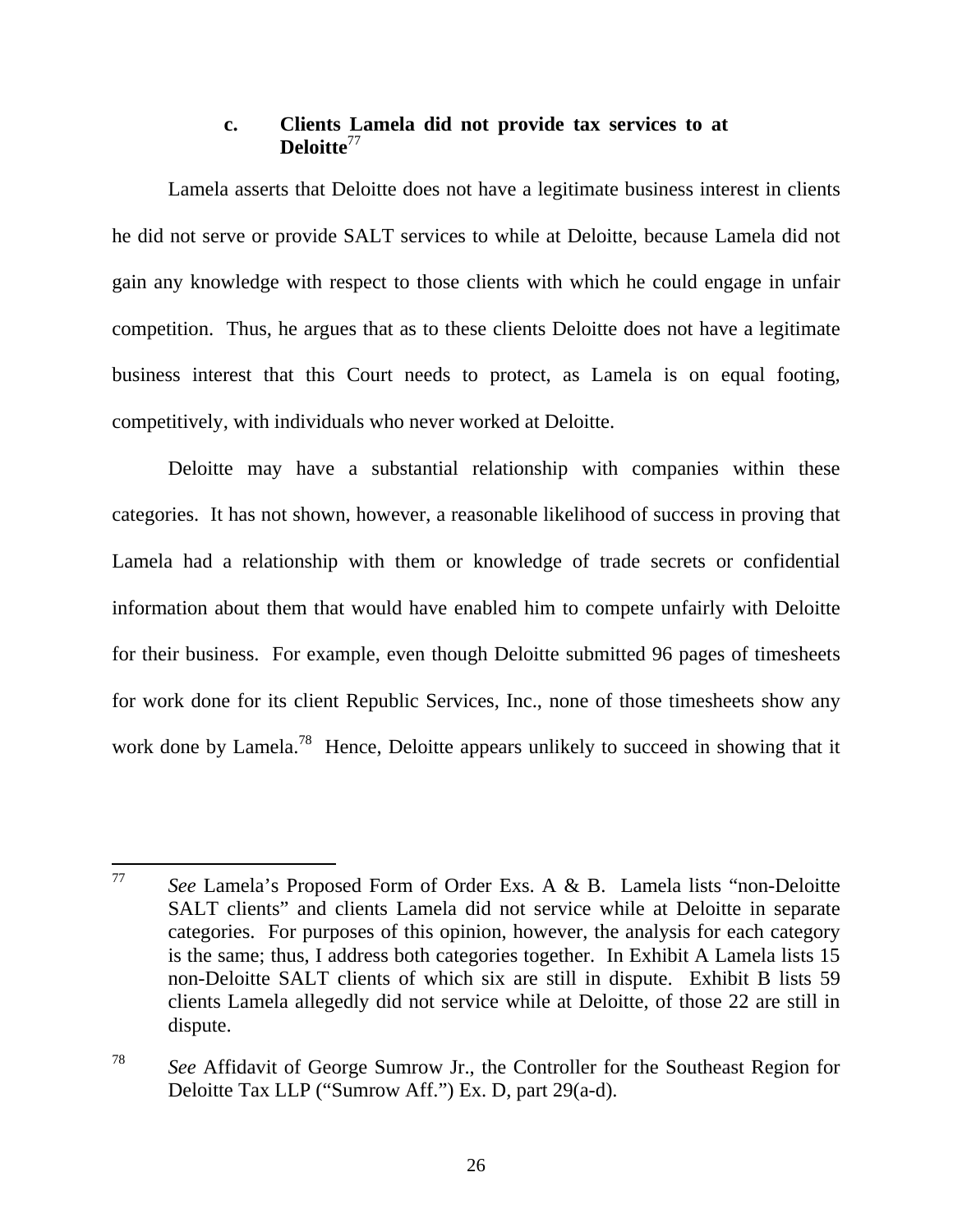has a legitimate business interest in clients for whom Lamela did not provide professional services while he was a partner at Deloitte.<sup>79</sup>

### **C. Irreparable Harm**

Under Florida law, the violation of an enforceable restrictive covenant creates a presumption of irreparable injury to the person seeking enforcement of the restrictive covenant.<sup>80</sup> Lamela has failed to rebut this presumption. After leaving Deloitte, Lamela admittedly served at least three Deloitte clients and personally approached at least 13 more to become A&M clients in the multistate tax area before the entry of the temporary restraining order. $81$  Thus, absent a preliminary injunction Lamela probably will actively encourage other Deloitte clients to give their business to A&M. If this occurs, Deloitte is likely to find it difficult to "unscramble the eggs" and reacquire those lost clients.<sup>82</sup>

## **D. The Balance of the Equities**

The Florida statute provides that, in determining the enforceability of a restrictive covenant, a court "shall not consider any individualized economic or other hardship that

<sup>79</sup> See Lamela's Proposed Form of Order Ex. A & B. Deloitte has demonstrated, however, that contrary to Lamela's assertions, he did have substantial contacts with Wackenhut. *See* Sumrow Aff. Ex. D, part 37 (Deloitte's timesheets show that Lamela billed 50.5 hours of work to this client). Accordingly, a preliminary injunction encompassing Wackenhut would be appropriate.

<sup>&</sup>lt;sup>80</sup> Fla. Stat. § 542.335(1)(j).

<sup>81</sup> Lamela Dep. at 149-50.

 $82$  Lamela also argues that Deloitte has not shown irreparable injury because Deloitte can calculate its damages and therefore has an adequate remedy at law. I did not find Lamela's evidence on this issue convincing and believe Deloitte could have difficulty quantifying its damages. In short, Lamela did not rebut Deloitte's statutory presumption of irreparable injury.